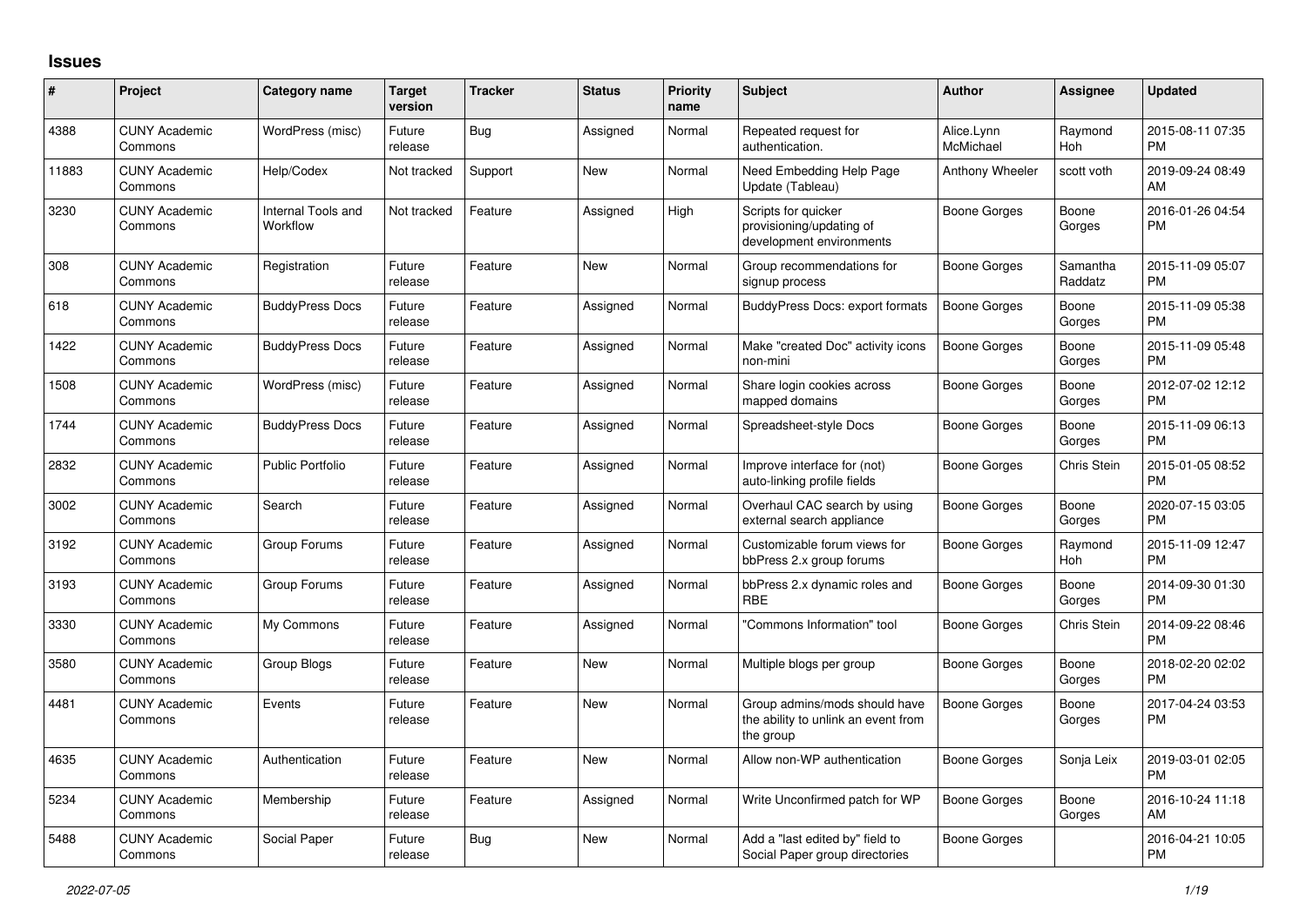| #     | Project                         | <b>Category name</b>        | <b>Target</b><br>version | <b>Tracker</b> | <b>Status</b>        | Priority<br>name | <b>Subject</b>                                                                                               | Author              | <b>Assignee</b> | <b>Updated</b>                |
|-------|---------------------------------|-----------------------------|--------------------------|----------------|----------------------|------------------|--------------------------------------------------------------------------------------------------------------|---------------------|-----------------|-------------------------------|
| 5489  | <b>CUNY Academic</b><br>Commons | Social Paper                | Future<br>release        | Feature        | <b>New</b>           | Normal           | Asc/desc sorting for Social Paper<br>directories                                                             | <b>Boone Gorges</b> |                 | 2016-04-21 10:06<br><b>PM</b> |
| 6332  | <b>CUNY Academic</b><br>Commons | WordPress (misc)            | Future<br>release        | Feature        | New                  | Normal           | Allow uploaded files to be marked<br>as private in an ad hoc way                                             | <b>Boone Gorges</b> |                 | 2016-10-17 11:41<br><b>PM</b> |
| 7022  | <b>CUNY Academic</b><br>Commons | Announcements               | Future<br>release        | Bug            | <b>New</b>           | Normal           | Sitewide announcements should<br>be displayed on, and dismissable<br>from, mapped domains                    | Boone Gorges        | Boone<br>Gorges | 2018-03-22 10:18<br>AM        |
| 7663  | <b>CUNY Academic</b><br>Commons | Social Paper                | Future<br>release        | Bug            | <b>New</b>           | Normal           | Social Paper notifications not<br>formatted correctly on secondary<br>sites                                  | <b>Boone Gorges</b> | Boone<br>Gorges | 2018-04-16 03:52<br><b>PM</b> |
| 9720  | <b>CUNY Academic</b><br>Commons | Authentication              | Future<br>release        | Feature        | New                  | Normal           | The Commons should be an<br>oAuth provider                                                                   | <b>Boone Gorges</b> |                 | 2019-03-01 02:04<br><b>PM</b> |
| 9926  | <b>CUNY Academic</b><br>Commons | <b>WordPress Plugins</b>    | Future<br>release        | Bug            | <b>New</b>           | Normal           | twitter-mentions-as-comments<br>cron jobs can run long                                                       | Boone Gorges        | Boone<br>Gorges | 2018-10-24 12:34<br><b>PM</b> |
| 10380 | <b>CUNY Academic</b><br>Commons | WordPress (misc)            | Future<br>release        | Feature        | In Progress          | Normal           | Remove blacklisted plugins                                                                                   | <b>Boone Gorges</b> |                 | 2022-04-26 12:00<br><b>PM</b> |
| 10580 | <b>CUNY Academic</b><br>Commons | Information<br>Architecture | Future<br>release        | Design/UX      | New                  | Normal           | Primary nav item review                                                                                      | <b>Boone Gorges</b> | Sara Cannon     | 2022-06-28 01:29<br><b>PM</b> |
| 10794 | <b>CUNY Academic</b><br>Commons | Performance                 | Not tracked              | Bug            | <b>New</b>           | Normal           | Memcached connection<br>occasionally breaks                                                                  | <b>Boone Gorges</b> | Boone<br>Gorges | 2018-12-06 03:30<br><b>PM</b> |
| 11024 | <b>CUNY Academic</b><br>Commons | WordPress (misc)            | Future<br>release        | Bug            | New                  | Normal           | Subsites should not show "you<br>should update your .htaccess<br>now" notice after permalink setting<br>save | <b>Boone Gorges</b> |                 | 2019-01-28 01:35<br><b>PM</b> |
| 11392 | <b>CUNY Academic</b><br>Commons |                             | Future<br>release        | Bug            | New                  | Normal           | Migrate users away from<br><b>StatPress</b>                                                                  | <b>Boone Gorges</b> |                 | 2019-04-23 03:53<br><b>PM</b> |
| 11517 | <b>CUNY Academic</b><br>Commons |                             | Not tracked              | Feature        | Assigned             | Normal           | wp-accessibility plugin should not<br>strip 'target="_blank"' by default                                     | <b>Boone Gorges</b> | Laurie Hurson   | 2019-09-24 09:57<br>AM        |
| 11834 | <b>CUNY Academic</b><br>Commons | <b>Group Files</b>          | Future<br>release        | Feature        | <b>New</b>           | Normal           | Improved tools for managing<br>group file folders                                                            | <b>Boone Gorges</b> | Sonja Leix      | 2019-09-06 03:55<br><b>PM</b> |
| 11945 | <b>CUNY Academic</b><br>Commons | Reckoning                   | Future<br>release        | Feature        | Reporter<br>Feedback | Normal           | Add Comments bubble to<br>Reckoning views                                                                    | <b>Boone Gorges</b> | Boone<br>Gorges | 2019-11-12 05:14<br><b>PM</b> |
| 12042 | <b>CUNY Academic</b><br>Commons | <b>Email Notifications</b>  | Future<br>release        | Feature        | New                  | Normal           | Improved error logging for BPGES<br>send queue                                                               | Boone Gorges        | Boone<br>Gorges | 2021-11-19 12:25<br><b>PM</b> |
| 12091 | <b>CUNY Academic</b><br>Commons | <b>Group Files</b>          | Future<br>release        | Feature        | New                  | Normal           | Improved pre-upload file validation   Boone Gorges<br>for bp-group-documents                                 |                     | Boone<br>Gorges | 2019-11-14 01:21<br><b>PM</b> |
| 12436 | <b>CUNY Academic</b><br>Commons |                             | Not tracked              | Bug            | Assigned             | Normal           | Nightly system downtime                                                                                      | <b>Boone Gorges</b> |                 | 2020-08-01 09:30<br>AM        |
| 12911 | <b>CUNY Academic</b><br>Commons |                             | Not tracked              | Feature        | New                  | Normal           | Block access to xmlrpc.php based<br>on User-Agent                                                            | Boone Gorges        | Boone<br>Gorges | 2020-06-09 05:12<br><b>PM</b> |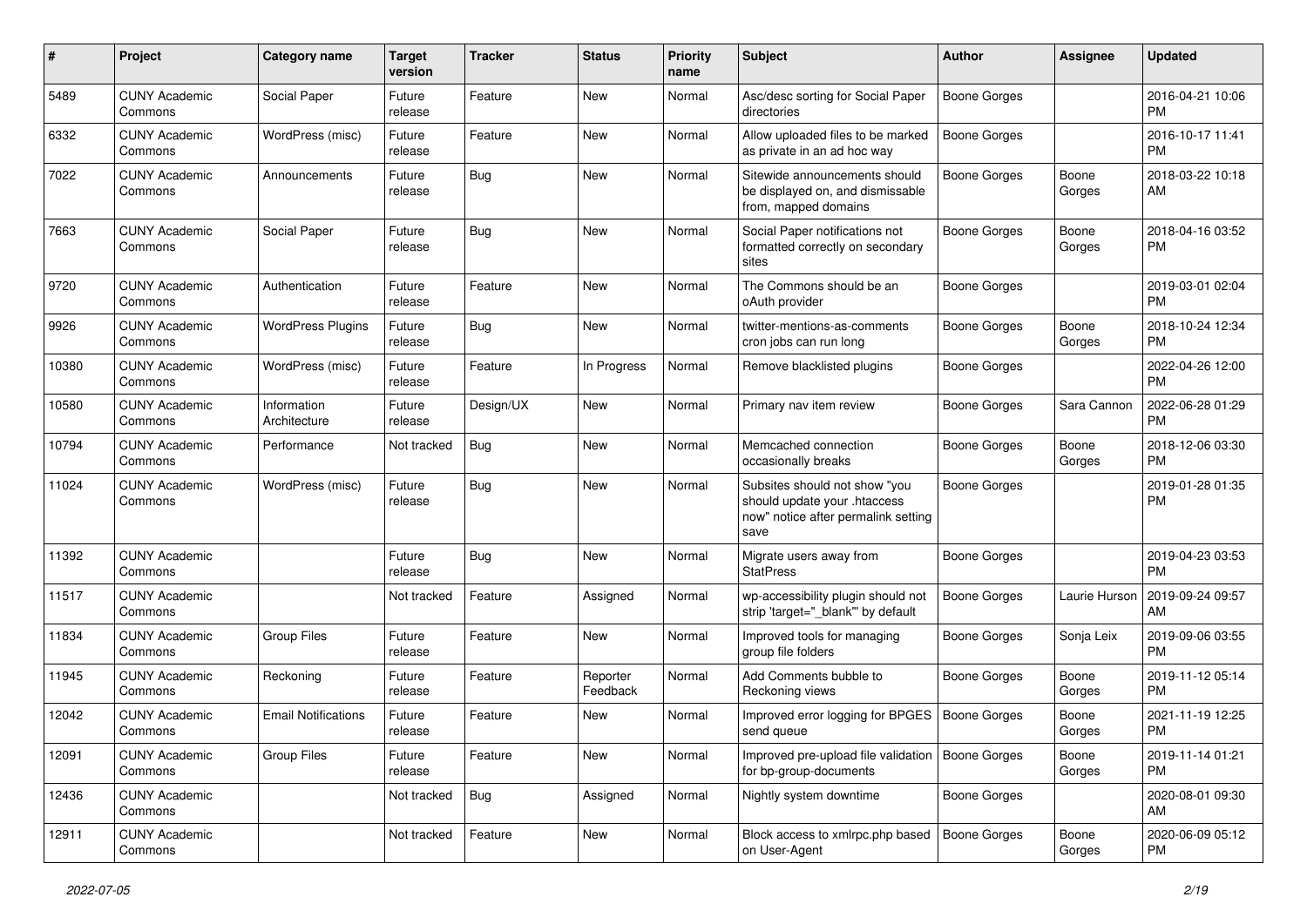| #     | Project                         | <b>Category name</b>           | <b>Target</b><br>version | <b>Tracker</b> | <b>Status</b> | Priority<br>name | <b>Subject</b>                                                                             | <b>Author</b>       | <b>Assignee</b>       | <b>Updated</b>                |
|-------|---------------------------------|--------------------------------|--------------------------|----------------|---------------|------------------|--------------------------------------------------------------------------------------------|---------------------|-----------------------|-------------------------------|
| 13048 | <b>CUNY Academic</b><br>Commons | Shortcodes and<br>embeds       | Future<br>release        | Feature        | New           | Normal           | Jupyter Notebooks support                                                                  | Boone Gorges        |                       | 2020-07-14 11:46<br>AM        |
| 13331 | <b>CUNY Academic</b><br>Commons | Site cloning                   | Future<br>release        | Bug            | New           | Normal           | Combine Site Template and Clone<br>operations                                              | Boone Gorges        | Jeremy Felt           | 2021-11-19 12:39<br><b>PM</b> |
| 13358 | <b>CUNY Academic</b><br>Commons | Group Forums                   | Future<br>release        | Feature        | <b>New</b>    | Normal           | Improved UI for group forum<br>threading settings                                          | Boone Gorges        | Raymond<br><b>Hoh</b> | 2021-11-19 12:27<br><b>PM</b> |
| 13466 | <b>CUNY Academic</b><br>Commons | Cavalcade                      | Future<br>release        | Feature        | <b>New</b>    | Normal           | Automated cleanup for duplicate<br>Cavalcade tasks                                         | Boone Gorges        | Boone<br>Gorges       | 2020-10-13 05:24<br><b>PM</b> |
| 13835 | <b>CUNY Academic</b><br>Commons | WordPress (misc)               | Future<br>release        | Feature        | <b>New</b>    | Normal           | Allow OneSearch widget to have<br>'CUNY' as campus                                         | <b>Boone Gorges</b> | Boone<br>Gorges       | 2021-11-19 12:39<br><b>PM</b> |
| 13891 | <b>CUNY Academic</b><br>Commons | Internal Tools and<br>Workflow | 2.1.0                    | Feature        | New           | Normal           | Migrate automated linting to<br>GitHub Actions                                             | Boone Gorges        | Jeremy Felt           | 2022-06-29 11:13<br>AM        |
| 14184 | <b>CUNY Academic</b><br>Commons | Public Portfolio               | Future<br>release        | Feature        | <b>New</b>    | Normal           | Centralized mechanism for storing<br>Campus affiliations                                   | <b>Boone Gorges</b> | Boone<br>Gorges       | 2022-01-04 11:35<br>AM        |
| 14309 | <b>CUNY Academic</b><br>Commons | Group Library                  | Future<br>release        | Feature        | <b>New</b>    | Normal           | Better handling of<br>bp group document file download<br>attempts when file is not present | Boone Gorges        | Boone<br>Gorges       | 2021-11-19 12:28<br>PM        |
| 14987 | <b>CUNY Academic</b><br>Commons | <b>WordPress Plugins</b>       | Future<br>release        | Bug            | <b>New</b>    | Normal           | Elementor update causes<br>database freeze-up                                              | Boone Gorges        | Boone<br>Gorges       | 2021-11-29 12:02<br><b>PM</b> |
| 15194 | <b>CUNY Academic</b><br>Commons | Internal Tools and<br>Workflow | 2.1.0                    | Feature        | <b>New</b>    | Normal           | PHPCS sniff for un-restored<br>switch to blog() calls                                      | <b>Boone Gorges</b> | Jeremy Felt           | 2022-05-26 10:45<br>AM        |
| 15883 | <b>CUNY Academic</b><br>Commons |                                | 2.1.0                    | Feature        | New           | Normal           | Release BPGES update                                                                       | Boone Gorges        | Boone<br>Gorges       | 2022-05-26 10:39<br>AM        |
| 16092 | <b>CUNY Academic</b><br>Commons |                                | Future<br>release        | Feature        | Hold          | Normal           | Don't show main site in Site<br>search results                                             | Boone Gorges        | Boone<br>Gorges       | 2022-05-17 03:12<br><b>PM</b> |
| 1165  | <b>CUNY Academic</b><br>Commons | <b>Email Invitations</b>       | Future<br>release        | Feature        | Assigned      | Low              | Allow saved lists of invitees under<br>Send Invites                                        | <b>Boone Gorges</b> | Boone<br>Gorges       | 2015-11-09 06:03<br><b>PM</b> |
| 1166  | <b>CUNY Academic</b><br>Commons | <b>Email Invitations</b>       | Future<br>release        | Feature        | New           | Low              | Better organizational tools for Sent<br><b>Invites</b>                                     | Boone Gorges        | Boone<br>Gorges       | 2015-11-09 06:02<br><b>PM</b> |
| 1167  | <b>CUNY Academic</b><br>Commons | Email Invitations              | Future<br>release        | Feature        | <b>New</b>    | Low              | Allow email invitations to be resent                                                       | Boone Gorges        | Boone<br>Gorges       | 2015-11-12 12:53<br>AM        |
| 1417  | <b>CUNY Academic</b><br>Commons | <b>BuddyPress Docs</b>         | Future<br>release        | Feature        | Assigned      | Low              | <b>Bulk actions for BuddyPress Docs</b>                                                    | <b>Boone Gorges</b> | Boone<br>Gorges       | 2016-10-17 10:41<br><b>PM</b> |
| 1423  | <b>CUNY Academic</b><br>Commons | BuddyPress (misc)              | Future<br>release        | Feature        | Assigned      | Low              | Show an avatar for pingback<br>comment activity items                                      | Boone Gorges        | Tahir Butt            | 2016-10-24 12:03<br><b>PM</b> |
| 1983  | <b>CUNY Academic</b><br>Commons | Home Page                      | Future<br>release        | Feature        | Assigned      | Low              | Media Library integration with<br><b>Featured Content plugin</b>                           | Boone Gorges        | Dominic<br>Giglio     | 2014-03-17 10:34<br>AM        |
| 3048  | <b>CUNY Academic</b><br>Commons | Public Portfolio               | Future<br>release        | Feature        | <b>New</b>    | Low              | Images for rich text profile fields                                                        | Boone Gorges        | Boone<br>Gorges       | 2014-02-19 12:56<br><b>PM</b> |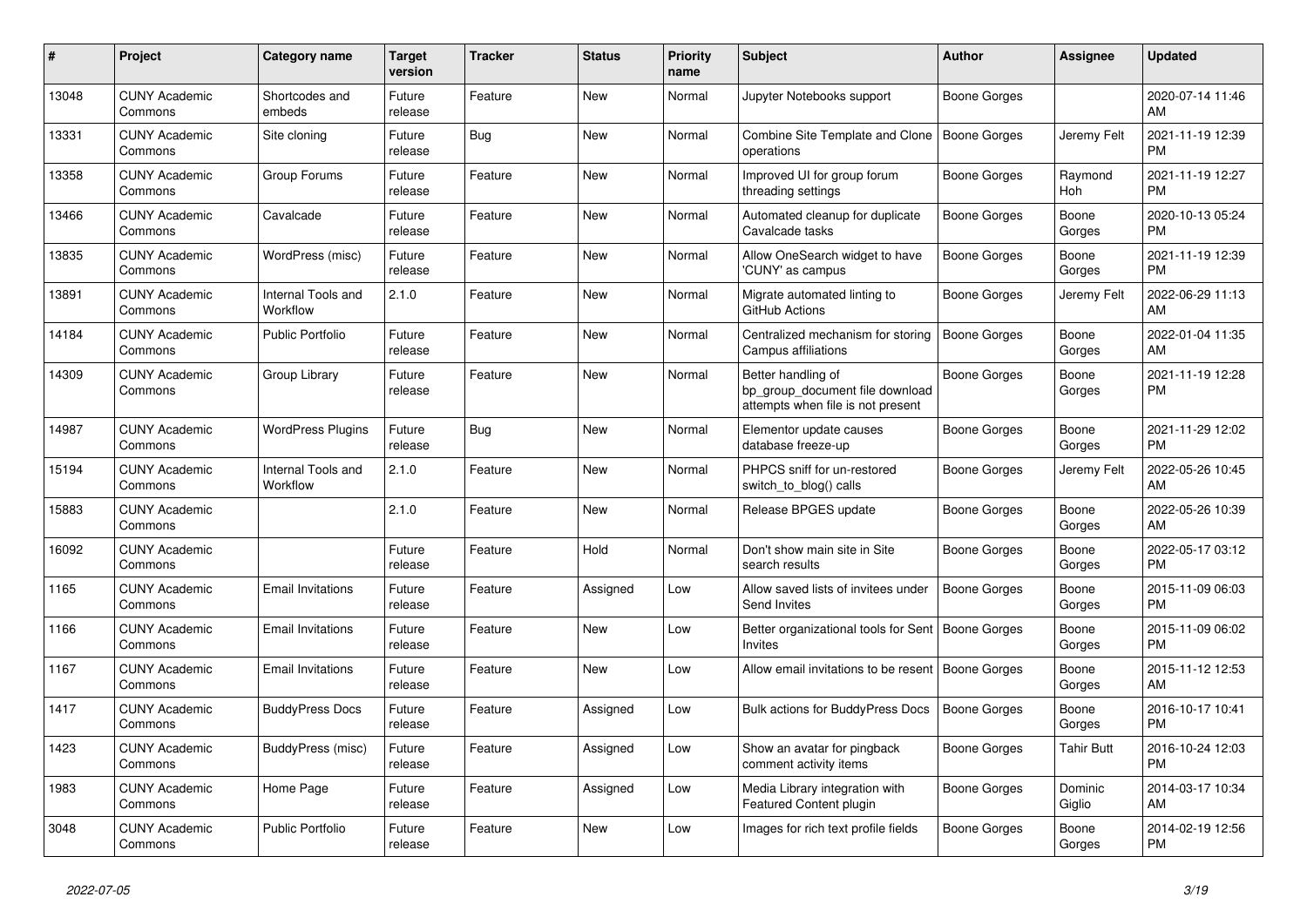| #     | <b>Project</b>                                                          | <b>Category name</b>     | <b>Target</b><br>version | <b>Tracker</b> | <b>Status</b>        | Priority<br>name | <b>Subject</b>                                                   | <b>Author</b>      | Assignee            | <b>Updated</b>                |
|-------|-------------------------------------------------------------------------|--------------------------|--------------------------|----------------|----------------------|------------------|------------------------------------------------------------------|--------------------|---------------------|-------------------------------|
| 6749  | <b>CUNY Academic</b><br>Commons                                         | Events                   | Future<br>release        | Bug            | <b>New</b>           | Low              | BPEO iCal request can trigger<br>very large number of DB queries | Boone Gorges       | Raymond<br>Hoh      | 2016-11-15 10:09<br><b>PM</b> |
| 1460  | <b>CUNY Academic</b><br>Commons                                         | Analytics                | Future<br>release        | Feature        | Assigned             | Normal           | <b>Update System Report</b>                                      | <b>Brian Foote</b> | Boone<br>Gorges     | 2015-11-09 06:13<br><b>PM</b> |
| 860   | <b>CUNY Academic</b><br>Commons                                         | Design                   | Future<br>release        | Design/UX      | Assigned             | Normal           | <b>Standardize Button Treatment</b><br><b>Across the Commons</b> | Chris Stein        | <b>Chris Stein</b>  | 2014-05-01 09:45<br>AM        |
| 2666  | <b>CUNY Academic</b><br>Commons                                         | About page               | Not tracked              | Documentation  | Assigned             | Normal           | <b>Update About Text</b>                                         | Chris Stein        | Luke Waltzer        | 2016-03-04 11:19<br>AM        |
| 2881  | <b>CUNY Academic</b><br>Commons                                         | <b>Public Portfolio</b>  | Future<br>release        | Feature        | Assigned             | Normal           | Redesign the UX for Profiles                                     | Chris Stein        | Chris Stein         | 2016-10-13 12:45<br><b>PM</b> |
| 3059  | <b>CUNY Academic</b><br>Commons                                         | Group Forums             | Future<br>release        | Design/UX      | New                  | Normal           | Forum Post Permissable Content<br><b>Explanatory Text</b>        | Chris Stein        | Chris Stein         | 2015-04-02 11:27<br>AM        |
| 3565  | <b>CUNY Academic</b><br>Commons                                         | My Commons               | Not tracked              | Documentation  | <b>New</b>           | Normal           | Load Newest inconsistencies                                      | Chris Stein        | scott voth          | 2015-11-09 01:16<br><b>PM</b> |
| 13199 | <b>CUNY Academic</b><br>Commons                                         | Group Forums             | Future<br>release        | Feature        | <b>New</b>           | Normal           | Favoring Groups over bbPress<br>plugin                           | Colin McDonald     | Colin<br>McDonald   | 2021-11-19 12:28<br><b>PM</b> |
| 13370 | <b>CUNY Academic</b><br>Commons                                         | Group Library            | Future<br>release        | Feature        | <b>New</b>           | Normal           | Library bulk deletion and folder<br>editing                      | Colin McDonald     | Boone<br>Gorges     | 2020-10-13 10:41<br>AM        |
| 15210 | <b>CUNY Academic</b><br>Commons                                         | Analytics                | Not tracked              | Design/UX      | New                  | Normal           | Google Analytics improvements                                    | Colin McDonald     | Boone<br>Gorges     | 2022-05-24 10:47<br>AM        |
| 9729  | <b>CUNY Academic</b><br>Commons                                         | <b>SEO</b>               | Not tracked              | Support        | <b>New</b>           | Normal           | 503 Errors showing on<br>newlaborforum.cuny.edu                  | Diane Krauthamer   | Raymond<br>Hoh      | 2018-05-22 04:48<br><b>PM</b> |
| 3615  | <b>CUNY Academic</b><br>Commons                                         | Redmine                  | Not tracked              | Feature        | New                  | Low              | Create Redmine issues via email                                  | Dominic Giglio     | Boone<br>Gorges     | 2017-11-16 11:36<br>AM        |
| 11968 | JustPublics@365<br>MediaCamp                                            |                          |                          | Feature        | New                  | Normal           | Nanoscience Retractable Display<br>Unit                          | Donald Cherry      | Bonnie<br>Eissner   | 2021-02-19 08:50<br>AM        |
| 12062 | AD/O365 Transition<br>from NonMatric to<br><b>Matriculated Students</b> |                          |                          | Feature        | In Progress          | Normal           | create solution and console<br>project                           | Emilio Rodriguez   | Emilio<br>Rodriguez | 2019-11-12 03:56<br><b>PM</b> |
| 13457 | <b>CUNY Academic</b><br>Commons                                         | Group Forums             | 2.0.3                    | Bug            | <b>New</b>           | High             | Forum post not sending<br>notifications                          | Filipa Calado      | Raymond<br>Hoh      | 2022-06-29 11:32<br>AM        |
| 11545 | <b>CUNY Academic</b><br>Commons                                         | <b>WordPress Plugins</b> | Not tracked              | Support        | <b>New</b>           | Normal           | Twitter searches in WordPress                                    | Gina Cherry        | Matt Gold           | 2019-09-23 01:03<br><b>PM</b> |
| 11649 | <b>CUNY Academic</b><br>Commons                                         | <b>WordPress Plugins</b> | 2.0.3                    | Bug            | In Progress          | Normal           | CC license displayed on every<br>page                            | Gina Cherry        | Raymond<br>Hoh      | 2022-06-29 11:32<br>AM        |
| 12004 | <b>CUNY Academic</b><br>Commons                                         |                          | Not tracked              | Support        | Reporter<br>Feedback | Normal           | Notifications for spam blog<br>comments                          | Gina Cherry        | Raymond<br>Hoh      | 2019-11-01 12:05<br><b>PM</b> |
| 14842 | <b>CUNY Academic</b><br>Commons                                         |                          | Not tracked              | Support        | Reporter<br>Feedback | Normal           | Question about widgets and block<br>editor                       | Gina Cherry        |                     | 2021-10-06 03:01<br><b>PM</b> |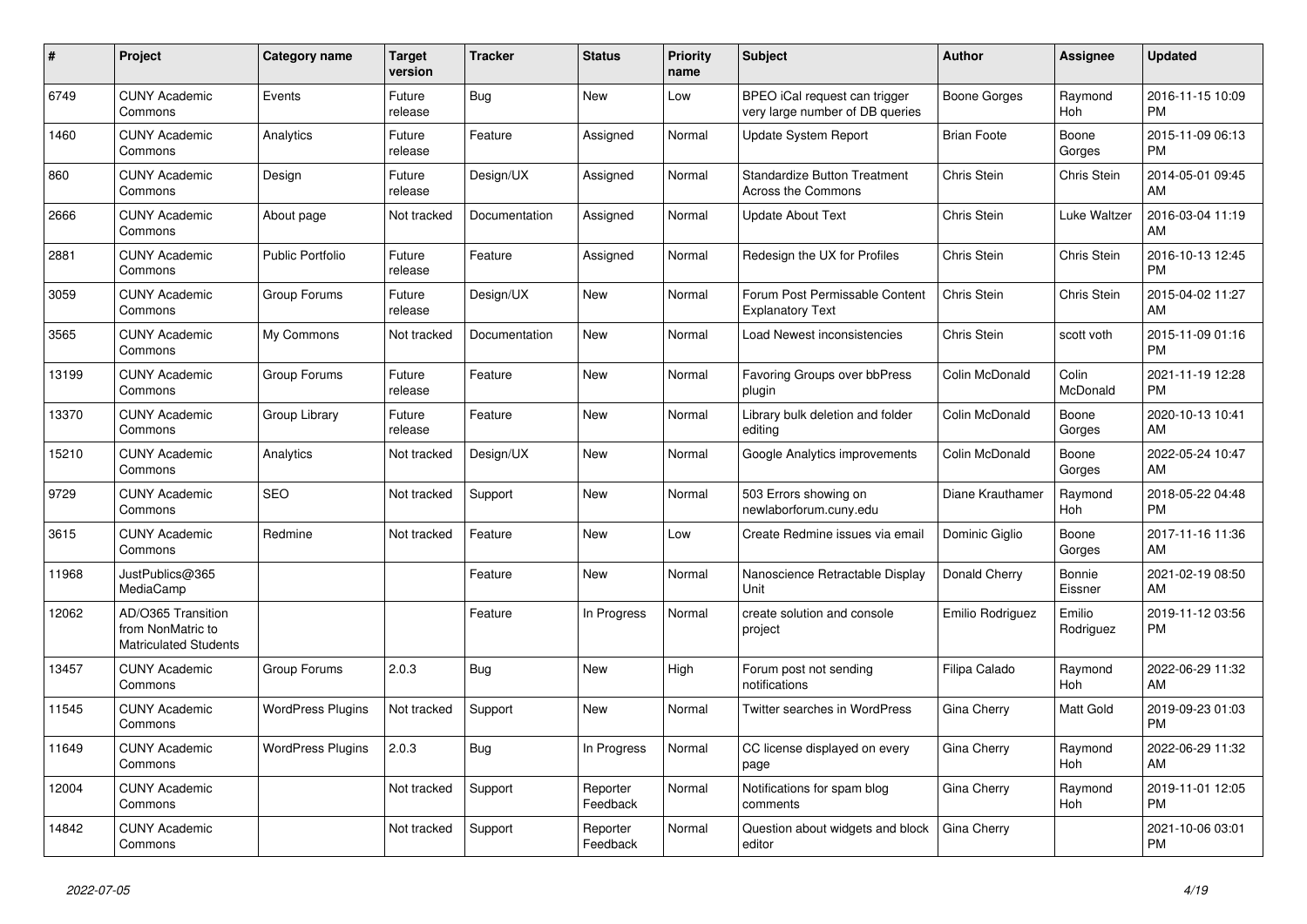| #     | Project                         | <b>Category name</b>     | <b>Target</b><br>version | <b>Tracker</b> | <b>Status</b>        | <b>Priority</b><br>name | <b>Subject</b>                                                               | <b>Author</b> | Assignee            | <b>Updated</b>                |
|-------|---------------------------------|--------------------------|--------------------------|----------------|----------------------|-------------------------|------------------------------------------------------------------------------|---------------|---------------------|-------------------------------|
| 3473  | <b>CUNY Academic</b><br>Commons | <b>User Experience</b>   | Future<br>release        | Feature        | Assigned             | Normal                  | Commons profile: Add help info<br>about "Positions" replacing "title"        | Keith Miyake  | Samantha<br>Raddatz | 2015-11-09 02:28<br><b>PM</b> |
| 6755  | <b>CUNY Academic</b><br>Commons | WordPress (misc)         | Future<br>release        | Bug            | New                  | Normal                  | Cannot Deactivate Plugin                                                     | Laura Kane    |                     | 2016-11-16 01:12<br><b>PM</b> |
| 9289  | <b>CUNY Academic</b><br>Commons | <b>WordPress Plugins</b> | Future<br>release        | Bug            | Reporter<br>Feedback | Normal                  | Email Users Plugin                                                           | Laurie Hurson | Boone<br>Gorges     | 2018-10-24 12:34<br><b>PM</b> |
| 11131 | <b>CUNY Academic</b><br>Commons |                          | Future<br>release        | Feature        | Reporter<br>Feedback | Normal                  | Image Annotation Plugins                                                     | Laurie Hurson |                     | 2019-02-26 11:33<br>AM        |
| 11415 | <b>CUNY Academic</b><br>Commons | <b>WordPress Plugins</b> | Not tracked              | Bug            | Reporter<br>Feedback | Normal                  | <b>Blog Subscriptions in Jetpack</b>                                         | Laurie Hurson |                     | 2019-05-14 10:34<br>AM        |
| 11789 | <b>CUNY Academic</b><br>Commons | Courses                  | Future<br>release        | Feature        | New                  | Normal                  | Ability to remove item from<br>Courses list                                  | Laurie Hurson | Sonja Leix          | 2019-09-24 12:28<br><b>PM</b> |
| 11843 | <b>CUNY Academic</b><br>Commons | WordPress (misc)         | Future<br>release        | Design/UX      | <b>New</b>           | Normal                  | Tweaking the Gutenberg Editor<br>Interface                                   | Laurie Hurson |                     | 2022-04-26 12:00<br><b>PM</b> |
| 11879 | <b>CUNY Academic</b><br>Commons |                          | Not tracked              | Bug            | <b>New</b>           | Normal                  | Hypothesis comments appearing<br>on multiple, different pdfs across<br>blogs | Laurie Hurson | Laurie Hurson       | 2019-09-19 02:39<br><b>PM</b> |
| 12121 | <b>CUNY Academic</b><br>Commons | <b>WordPress Plugins</b> | 2.0.3                    | Feature        | Reporter<br>Feedback | Normal                  | Embedding H5P Iframes on<br><b>Commons Site</b>                              | Laurie Hurson | Boone<br>Gorges     | 2022-06-29 11:32<br>AM        |
| 12328 | <b>CUNY Academic</b><br>Commons |                          | Not tracked              | Support        | New                  | Normal                  | Sign up Code for Non-CUNY<br>Faculty                                         | Laurie Hurson |                     | 2020-01-28 10:25<br>AM        |
| 12438 | <b>CUNY Academic</b><br>Commons | Courses                  | Not tracked              | Bug            | New                  | Normal                  | Site appearing twice                                                         | Laurie Hurson | Boone<br>Gorges     | 2020-02-18 01:34<br><b>PM</b> |
| 12446 | <b>CUNY Academic</b><br>Commons | Groups (misc)            | Future<br>release        | Feature        | Reporter<br>Feedback | Normal                  | Toggle default site to group forum<br>posting                                | Laurie Hurson | Laurie Hurson       | 2020-03-10 11:57<br>AM        |
| 12484 | <b>CUNY Academic</b><br>Commons |                          | Not tracked              | Support        | Reporter<br>Feedback | Normal                  | Sign up Code for COIL Course<br>starting in March                            | Laurie Hurson | Matt Gold           | 2020-03-02 02:26<br><b>PM</b> |
| 13650 | <b>CUNY Academic</b><br>Commons | Group Library            | Future<br>release        | Feature        | New                  | Normal                  | Forum Attachments in Group<br>Library                                        | Laurie Hurson |                     | 2021-11-19 12:30<br><b>PM</b> |
| 14475 | <b>CUNY Academic</b><br>Commons |                          | Not tracked              | Publicity      | <b>New</b>           | Normal                  | OER Showcase Page                                                            | Laurie Hurson | Laurie Hurson       | 2021-09-14 10:46<br>AM        |
| 14504 | <b>CUNY Academic</b><br>Commons |                          | Not tracked              | Publicity      | Reporter<br>Feedback | Normal                  | Adding showcases to home page<br>menu                                        | Laurie Hurson | Boone<br>Gorges     | 2022-01-19 03:26<br><b>PM</b> |
| 14538 | <b>CUNY Academic</b><br>Commons |                          | Not tracked              | Support        | Reporter<br>Feedback | Normal                  | <b>Weebly To Commons</b>                                                     | Laurie Hurson |                     | 2021-09-14 10:47<br>AM        |
| 14787 | <b>CUNY Academic</b><br>Commons | Plugin Packages          | Future<br>release        | Feature        | New                  | Normal                  | Creating a "Design" plugin<br>package                                        | Laurie Hurson | scott voth          | 2022-04-27 04:56<br><b>PM</b> |
| 14936 | <b>CUNY Academic</b><br>Commons |                          |                          | Bug            | <b>New</b>           | Normal                  | Commons websites blocked by<br>SPS campus network                            | Laurie Hurson |                     | 2021-11-03 03:57<br><b>PM</b> |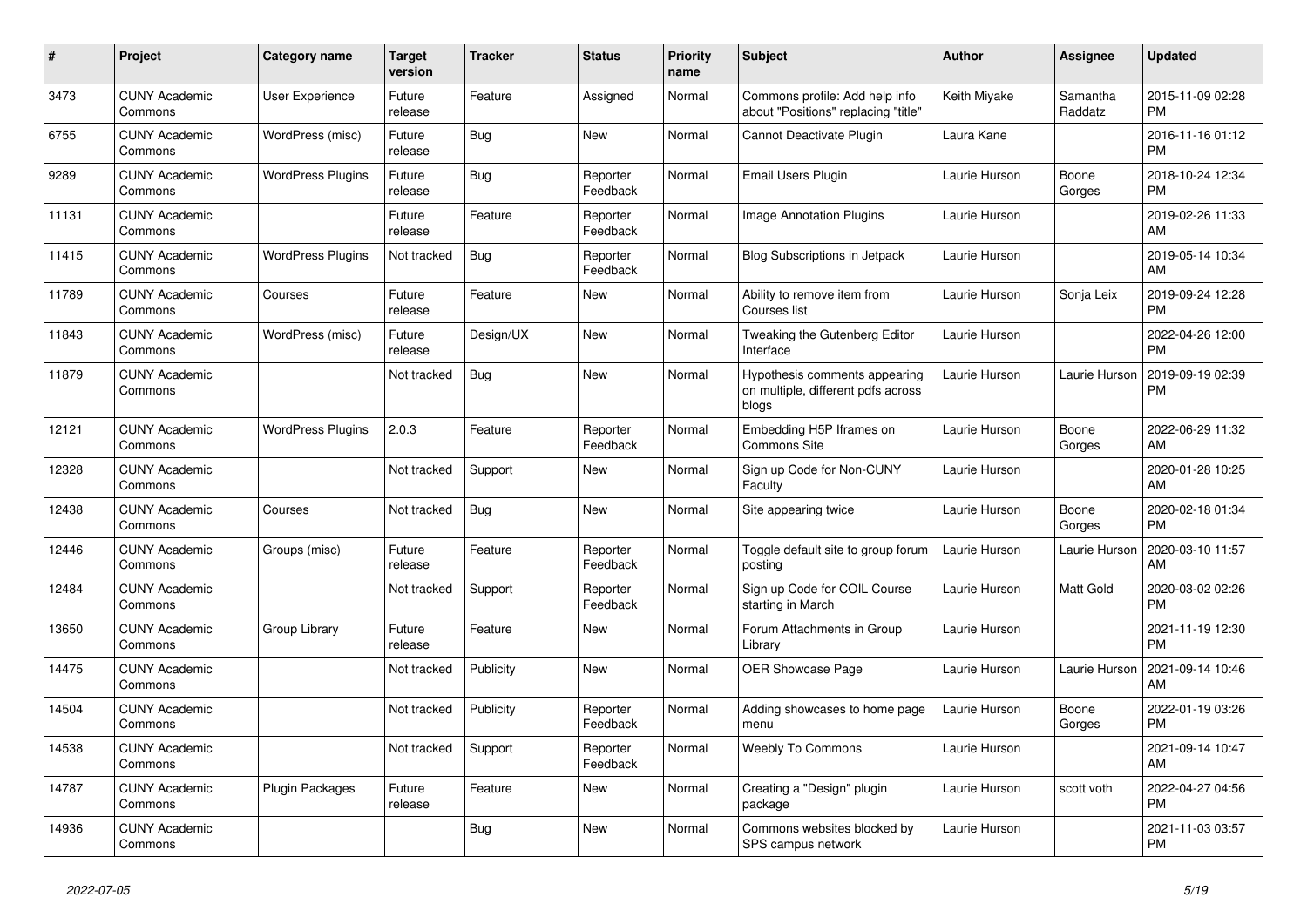| #     | Project                         | <b>Category name</b>      | <b>Target</b><br>version | <b>Tracker</b> | <b>Status</b>        | <b>Priority</b><br>name | <b>Subject</b>                                                       | <b>Author</b> | <b>Assignee</b>     | <b>Updated</b>                |
|-------|---------------------------------|---------------------------|--------------------------|----------------|----------------------|-------------------------|----------------------------------------------------------------------|---------------|---------------------|-------------------------------|
| 14940 | <b>CUNY Academic</b><br>Commons |                           |                          | Bug            | <b>New</b>           | Normal                  | Discrepancy between Commons<br>profile "sites" and actual # of sites | Laurie Hurson |                     | 2021-11-08 11:09<br>AM        |
| 15176 | <b>CUNY Academic</b><br>Commons |                           | Not tracked              | Support        | Reporter<br>Feedback | Normal                  | Archiving Q Writing & Old<br>Wordpress Sites on the Commons          | Laurie Hurson |                     | 2022-02-08 10:28<br>AM        |
| 15613 | <b>CUNY Academic</b><br>Commons |                           | 2.0.3                    | Feature        | Reporter<br>Feedback | Normal                  | Adding "Passster" plugin                                             | Laurie Hurson |                     | 2022-06-29 11:32<br>AM        |
| 15757 | <b>CUNY Academic</b><br>Commons |                           |                          | Bug            | <b>New</b>           | Normal                  | Members # do not match                                               | Laurie Hurson |                     | 2022-03-30 04:52<br><b>PM</b> |
| 15923 | <b>CUNY Academic</b><br>Commons |                           | Not tracked              | Feature        | Reporter<br>Feedback | Normal                  | <b>Bellows Plugin Adjustments</b>                                    | Laurie Hurson |                     | 2022-04-20 10:10<br>AM        |
| 16199 | <b>CUNY Academic</b><br>Commons | <b>Directories</b>        | 2.0.3                    | Bug            | <b>New</b>           | Normal                  | Removed "Semester" Filter from<br><b>Courses Directory</b>           | Laurie Hurson | Boone<br>Gorges     | 2022-06-29 11:32<br>AM        |
| 9060  | <b>CUNY Academic</b><br>Commons | Commons In A Box          | Not tracked              | Bug            | Hold                 | Normal                  | Problems with CBox image library<br>upload                           | Lisa Rhody    | Raymond<br>Hoh      | 2018-01-10 03:26<br><b>PM</b> |
| 2175  | <b>CUNY Academic</b><br>Commons | WordPress (misc)          | Not tracked              | Support        | Assigned             | Normal                  | Subscibe 2 vs. Jetpack<br>subscription options                       | local admin   | Matt Gold           | 2016-01-26 04:58<br><b>PM</b> |
| 2612  | <b>CUNY Academic</b><br>Commons |                           | Not tracked              | Publicity      | Assigned             | Normal                  | Pinterest site for the Commons                                       | local admin   | Sarah<br>Morgano    | 2016-03-04 11:19<br>AM        |
| 2325  | <b>CUNY Academic</b><br>Commons | BuddyPress (misc)         | Future<br>release        | Feature        | Assigned             | Low                     | Profile should have separate fields<br>for first/last names          | local admin   | Boone<br>Gorges     | 2015-11-09 06:09<br><b>PM</b> |
| 2610  | <b>CUNY Academic</b><br>Commons | Group Invitations         | Future<br>release        | Feature        | Assigned             | Low                     | Request: Custom invitation<br>message to group invites               | local admin   | Boone<br>Gorges     | 2015-11-09 06:13<br><b>PM</b> |
| 6644  | <b>CUNY Academic</b><br>Commons |                           | Not tracked              | <b>Bug</b>     | Reporter<br>Feedback | High                    | White Screen at Login Pge                                            | Luke Waltzer  | Raymond<br>Hoh      | 2016-11-21 10:34<br><b>PM</b> |
| 5225  | <b>CUNY Academic</b><br>Commons | Registration              | Future<br>release        | Feature        | Assigned             | Normal                  | On-boarding Issues                                                   | Luke Waltzer  | Samantha<br>Raddatz | 2016-02-12 02:58<br><b>PM</b> |
| 5268  | <b>CUNY Academic</b><br>Commons | Group Forums              | Future<br>release        | Bug            | Assigned             | Normal                  | Long-time to post to multiple<br>groups                              | Luke Waltzer  | Daniel Jones        | 2016-09-07 06:31<br><b>PM</b> |
| 5317  | <b>CUNY Academic</b><br>Commons | Group Blogs               | Not tracked              | <b>Bug</b>     | Reporter<br>Feedback | Normal                  | Notifications of New Post Didn't<br>Come                             | Luke Waltzer  | Samantha<br>Raddatz | 2016-03-21 10:41<br><b>PM</b> |
| 6078  | <b>CUNY Academic</b><br>Commons | <b>Blogs (BuddyPress)</b> | Future<br>release        | Feature        | New                  | Normal                  | <b>Explore Adding Network Blog</b><br>Metadata Plugin                | Luke Waltzer  | Luke Waltzer        | 2016-10-11 10:29<br><b>PM</b> |
| 7624  | <b>CUNY Academic</b><br>Commons | BuddyPress (misc)         | Future<br>release        | Design/UX      | New                  | Normal                  | <b>BP</b> Notifications                                              | Luke Waltzer  | Paige Dupont        | 2017-02-08 10:43<br><b>PM</b> |
| 7928  | <b>CUNY Academic</b><br>Commons | Group Forums              | Not tracked              | Bug            | <b>New</b>           | Normal                  | Duplicate Forum post                                                 | Luke Waltzer  | Raymond<br>Hoh      | 2017-04-11 09:27<br><b>PM</b> |
| 7981  | <b>CUNY Academic</b><br>Commons | Social Paper              | Future<br>release        | Bug            | <b>New</b>           | Normal                  | Social Paper comments should<br>not go to spam                       | Luke Waltzer  | Boone<br>Gorges     | 2018-04-16 03:52<br><b>PM</b> |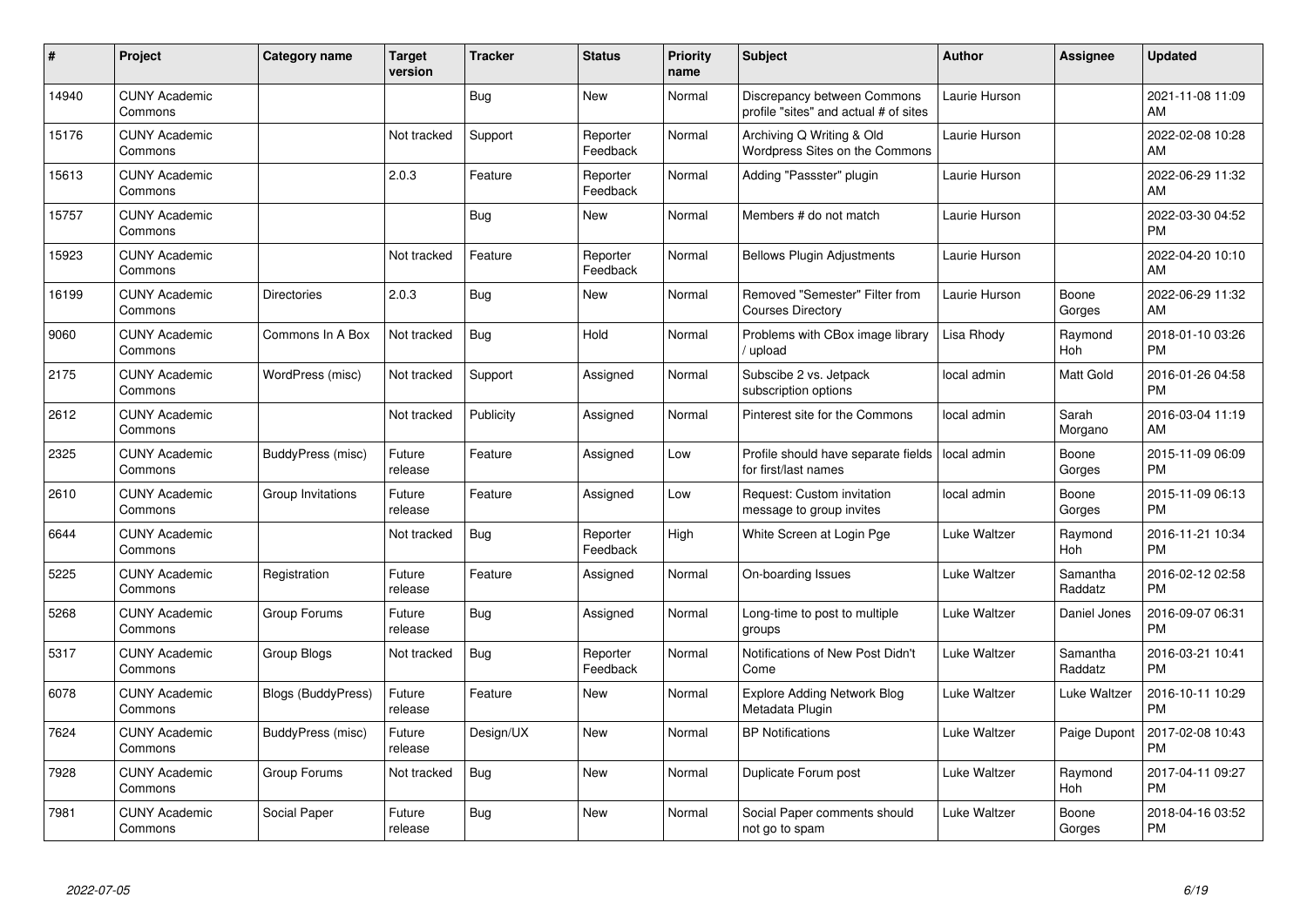| #     | <b>Project</b>                  | Category name              | Target<br>version | <b>Tracker</b> | <b>Status</b>        | <b>Priority</b><br>name | <b>Subject</b>                                                                             | <b>Author</b>   | Assignee            | <b>Updated</b>                |
|-------|---------------------------------|----------------------------|-------------------|----------------|----------------------|-------------------------|--------------------------------------------------------------------------------------------|-----------------|---------------------|-------------------------------|
| 8835  | <b>CUNY Academic</b><br>Commons | Blogs (BuddyPress)         | Future<br>release | Feature        | New                  | Normal                  | Extend cuny.is shortlinks to sites                                                         | Luke Waltzer    | Boone<br>Gorges     | 2022-04-26 11:59<br>AM        |
| 9211  | <b>CUNY Academic</b><br>Commons | <b>WordPress Plugins</b>   | Future<br>release | Support        | Reporter<br>Feedback | Normal                  | Auto-Role Setting in Forum Plugin<br>Causing Some Confusion                                | Luke Waltzer    | Boone<br>Gorges     | 2018-03-13 11:44<br>AM.       |
| 9895  | <b>CUNY Academic</b><br>Commons | Onboarding                 | Future<br>release | Feature        | Assigned             | Normal                  | Add "Accept Invitation"<br>link/button/function to Group<br>and/or Site invitation emails? | Luke Waltzer    | Boone<br>Gorges     | 2018-06-07 12:42<br><b>PM</b> |
| 13430 | <b>CUNY Academic</b><br>Commons | Reply By Email             | Not tracked       | <b>Bug</b>     | New                  | Normal                  | Delay in RBE                                                                               | Luke Waltzer    | Raymond<br>Hoh      | 2020-10-13 11:16<br>AM        |
| 6356  | <b>CUNY Academic</b><br>Commons | <b>WordPress Plugins</b>   | Future<br>release | Bug            | Reporter<br>Feedback | Low                     | Should Subscribe2 be<br>deprecated?                                                        | Luke Waltzer    |                     | 2017-03-20 12:20<br><b>PM</b> |
| 6389  | <b>CUNY Academic</b><br>Commons | <b>BuddyPress Docs</b>     | Future<br>release | Feature        | <b>New</b>           | Low                     | Make Discussion Area Visible<br>When Editing a Doc                                         | Luke Waltzer    | Boone<br>Gorges     | 2016-10-21 04:16<br><b>PM</b> |
| 6392  | <b>CUNY Academic</b><br>Commons | Group Forums               | Future<br>release | Design/UX      | Assigned             | Low                     | Composition/Preview Panes in<br>Forum Posts                                                | Luke Waltzer    | Paige Dupont        | 2016-10-21 04:26<br><b>PM</b> |
| 7828  | <b>CUNY Academic</b><br>Commons |                            | Not tracked       | Feature        | Assigned             | Normal                  | Theme Assessment 2017                                                                      | Margaret Galvan | Margaret<br>Galvan  | 2017-05-02 10:41<br><b>PM</b> |
| 8078  | <b>CUNY Academic</b><br>Commons | <b>WordPress Plugins</b>   | Future<br>release | System Upgrade | Assigned             | Normal                  | <b>CommentPress Updates</b>                                                                | Margaret Galvan | Christian<br>Wach   | 2017-05-08 03:49<br><b>PM</b> |
| 8211  | <b>CUNY Academic</b><br>Commons | <b>WordPress Themes</b>    | Future<br>release | Feature        | New                  | Normal                  | Theme Suggestions: Material<br>Design-Inspired Themes                                      | Margaret Galvan | Margaret<br>Galvan  | 2017-08-07 02:48<br><b>PM</b> |
| 15685 | <b>CUNY Academic</b><br>Commons |                            |                   | Support        | New                  | High                    | problem with chrome?                                                                       | Marilyn Weber   |                     | 2022-04-25 03:40<br><b>PM</b> |
| 5199  | <b>CUNY Academic</b><br>Commons | Social Paper               | Future<br>release | Feature        | <b>New</b>           | Normal                  | add tables to the SP editor                                                                | Marilyn Weber   |                     | 2016-10-24 11:27<br>AM        |
| 5205  | <b>CUNY Academic</b><br>Commons | Social Paper               | Future<br>release | Feature        | <b>New</b>           | Normal                  | Social Paper folders                                                                       | Marilyn Weber   |                     | 2016-02-11 10:24<br><b>PM</b> |
| 5282  | <b>CUNY Academic</b><br>Commons | Social Paper               | Future<br>release | Bug            | New                  | Normal                  | Replying via email directs to paper<br>but not individual comment.                         | Marilyn Weber   | Raymond<br>Hoh      | 2016-03-02 01:48<br><b>PM</b> |
| 5397  | <b>CUNY Academic</b><br>Commons | Social Paper               | Future<br>release | Feature        | <b>New</b>           | Normal                  | frustrating to have to<br>enable/disable in SP                                             | Marilyn Weber   | Samantha<br>Raddatz | 2016-04-20 03:39<br><b>PM</b> |
| 5992  | <b>CUNY Academic</b><br>Commons | <b>Email Notifications</b> | Future<br>release | Feature        | New                  | Normal                  | Changing the From line of<br>autogenerated blog emails                                     | Marilyn Weber   |                     | 2018-09-27 05:19<br><b>PM</b> |
| 8607  | <b>CUNY Academic</b><br>Commons |                            | Not tracked       | Support        | <b>New</b>           | Normal                  | Paypal?                                                                                    | Marilyn Weber   | Matt Gold           | 2018-05-15 01:37<br><b>PM</b> |
| 9207  | <b>CUNY Academic</b><br>Commons |                            | Future<br>release | Support        | Reporter<br>Feedback | Normal                  | display dashboards made in<br>Tableau?                                                     | Marilyn Weber   | Boone<br>Gorges     | 2018-04-10 10:42<br>AM.       |
| 9835  | <b>CUNY Academic</b><br>Commons | Group Forums               | Future<br>release | Bug            | Assigned             | Normal                  | add a "like" function?                                                                     | Marilyn Weber   | <b>Erik Trainer</b> | 2018-06-05 01:49<br>PM        |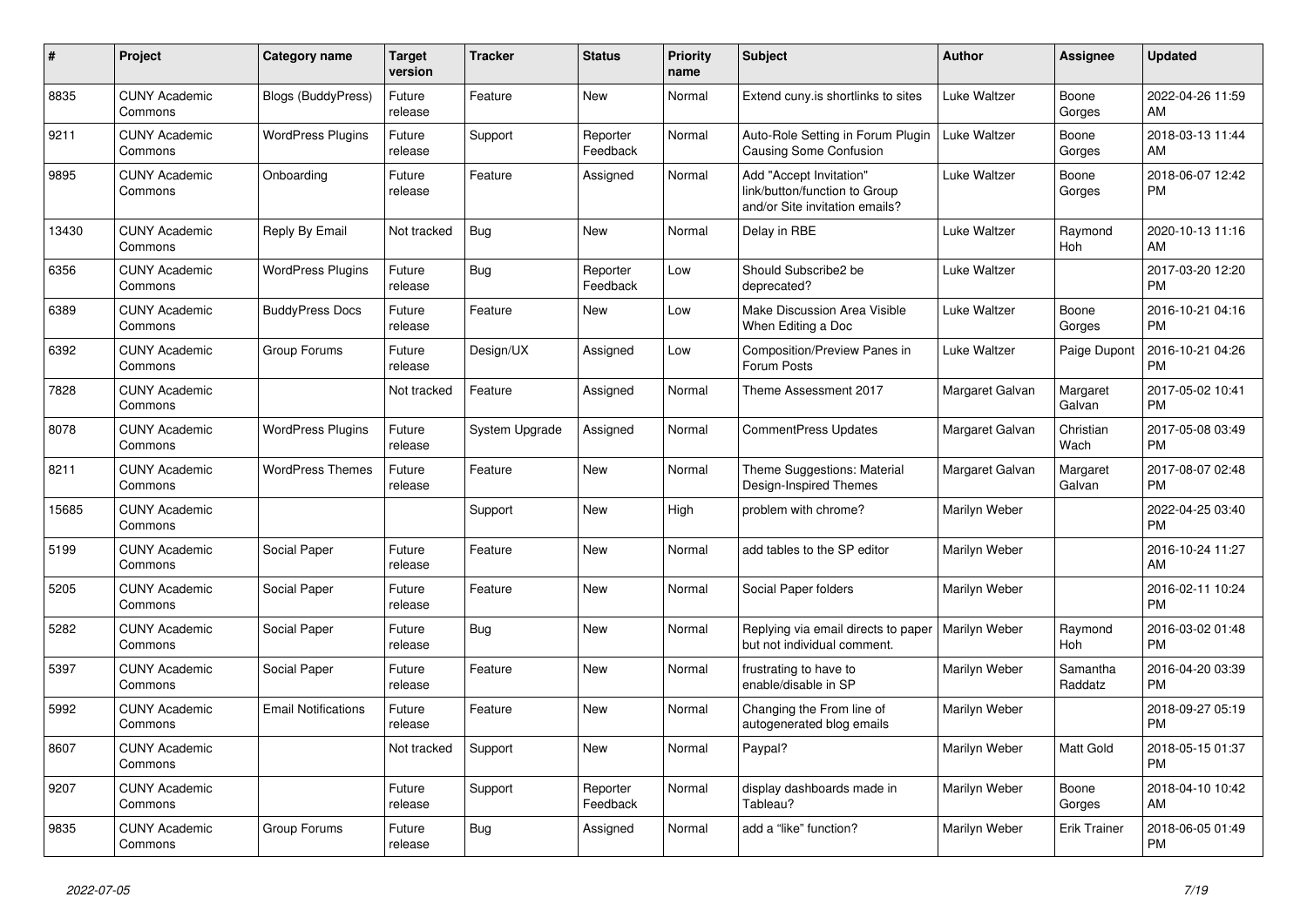| #     | <b>Project</b>                  | <b>Category name</b>      | <b>Target</b><br>version | <b>Tracker</b> | <b>Status</b>        | <b>Priority</b><br>name | <b>Subject</b>                                                                                | <b>Author</b> | Assignee         | <b>Updated</b>                |
|-------|---------------------------------|---------------------------|--------------------------|----------------|----------------------|-------------------------|-----------------------------------------------------------------------------------------------|---------------|------------------|-------------------------------|
| 10273 | <b>CUNY Academic</b><br>Commons | Registration              | Not tracked              | Support        | Reporter<br>Feedback | Normal                  | users combining CF and campus<br>address                                                      | Marilyn Weber |                  | 2019-09-18 10:58<br>AM        |
| 10657 | <b>CUNY Academic</b><br>Commons |                           | Not tracked              | Support        | Reporter<br>Feedback | Normal                  | child theme problems                                                                          | Marilyn Weber |                  | 2018-11-08 01:19<br><b>PM</b> |
| 11149 | <b>CUNY Academic</b><br>Commons |                           | Not tracked              | Support        | Reporter<br>Feedback | Normal                  | comments getting blocked                                                                      | Marilyn Weber | Raymond<br>Hoh   | 2019-03-26 11:40<br>AM        |
| 11509 | <b>CUNY Academic</b><br>Commons |                           | Not tracked              | Support        | Reporter<br>Feedback | Normal                  | deleted Page causing a Menu<br>problem?                                                       | Marilyn Weber |                  | 2019-06-04 09:54<br><b>AM</b> |
| 11519 | <b>CUNY Academic</b><br>Commons |                           | Not tracked              | Support        | Assigned             | Normal                  | comment option not appearing                                                                  | Marilyn Weber |                  | 2019-09-24 10:28<br>AM        |
| 11771 | <b>CUNY Academic</b><br>Commons |                           | Not tracked              | Support        | Reporter<br>Feedback | Normal                  | post displays in sections                                                                     | Marilyn Weber |                  | 2019-08-20 10:34<br>AM        |
| 11787 | <b>CUNY Academic</b><br>Commons |                           | Not tracked              | Support        | Reporter<br>Feedback | Normal                  | automated comments notifications<br>on ZenDesk                                                | Marilyn Weber |                  | 2019-08-26 06:18<br><b>PM</b> |
| 11848 | <b>CUNY Academic</b><br>Commons |                           | Not tracked              | Support        | Hold                 | Normal                  | a Dean of Faculty wants to share<br>a large file                                              | Marilyn Weber |                  | 2019-09-24 08:44<br>AM.       |
| 12350 | <b>CUNY Academic</b><br>Commons | <b>Blogs (BuddyPress)</b> | Not tracked              | Support        | Reporter<br>Feedback | Normal                  | URL creation problem                                                                          | Marilyn Weber |                  | 2020-02-03 11:27<br>AM        |
| 12352 | <b>CUNY Academic</b><br>Commons |                           | Not tracked              | Support        | New                  | Normal                  | "posts list" page builder block<br>option                                                     | Marilyn Weber |                  | 2020-02-03 01:29<br><b>PM</b> |
| 12360 | <b>CUNY Academic</b><br>Commons | <b>WordPress Themes</b>   | Not tracked              | Bug            | Reporter<br>Feedback | Normal                  | site just says "DANTE We are<br>currently in maintenance mode,<br>please check back shortly." | Marilyn Weber |                  | 2020-02-04 12:13<br><b>PM</b> |
| 12382 | <b>CUNY Academic</b><br>Commons | Membership                | Not tracked              | Support        | New                  | Normal                  | Email request change                                                                          | Marilyn Weber | Marilyn<br>Weber | 2020-02-06 12:56<br><b>PM</b> |
| 12741 | <b>CUNY Academic</b><br>Commons | <b>WordPress Plugins</b>  | Not tracked              | Support        | Reporter<br>Feedback | Normal                  | Tableau Public Viz Block                                                                      | Marilyn Weber | Raymond<br>Hoh   | 2020-05-12 11:00<br>AM        |
| 13034 | <b>CUNY Academic</b><br>Commons |                           | Not tracked              | Support        | Reporter<br>Feedback | Normal                  | a site is asking people to join the<br>Commons to get a download                              | Marilyn Weber |                  | 2020-07-12 07:23<br>AM        |
| 13255 | <b>CUNY Academic</b><br>Commons |                           | Not tracked              | Support        | Reporter<br>Feedback | Normal                  | Accessibility problems                                                                        | Marilyn Weber |                  | 2020-09-01 05:48<br><b>PM</b> |
| 13286 | <b>CUNY Academic</b><br>Commons |                           | Not tracked              | Support        | <b>New</b>           | Normal                  | problem connecting with<br><b>WordPress app</b>                                               | Marilyn Weber | Raymond<br>Hoh   | 2020-09-08 11:16<br>AM        |
| 13328 | <b>CUNY Academic</b><br>Commons | Group Forums              | Not tracked              | Bug            | Reporter<br>Feedback | Normal                  | cross-posting in two related<br>groups                                                        | Marilyn Weber | Raymond<br>Hoh   | 2020-09-15 10:39<br><b>PM</b> |
| 13975 | <b>CUNY Academic</b><br>Commons | Social Paper              | Not tracked              | Support        | Reporter<br>Feedback | Normal                  | can't approve comments on Social<br>Paper paper                                               | Marilyn Weber |                  | 2021-02-12 09:33<br>AM        |
| 14074 | <b>CUNY Academic</b><br>Commons | WordPress (misc)          | Not tracked              | Support        | Reporter<br>Feedback | Normal                  | page password protection problem                                                              | Marilyn Weber |                  | 2021-03-02 11:03<br>AM        |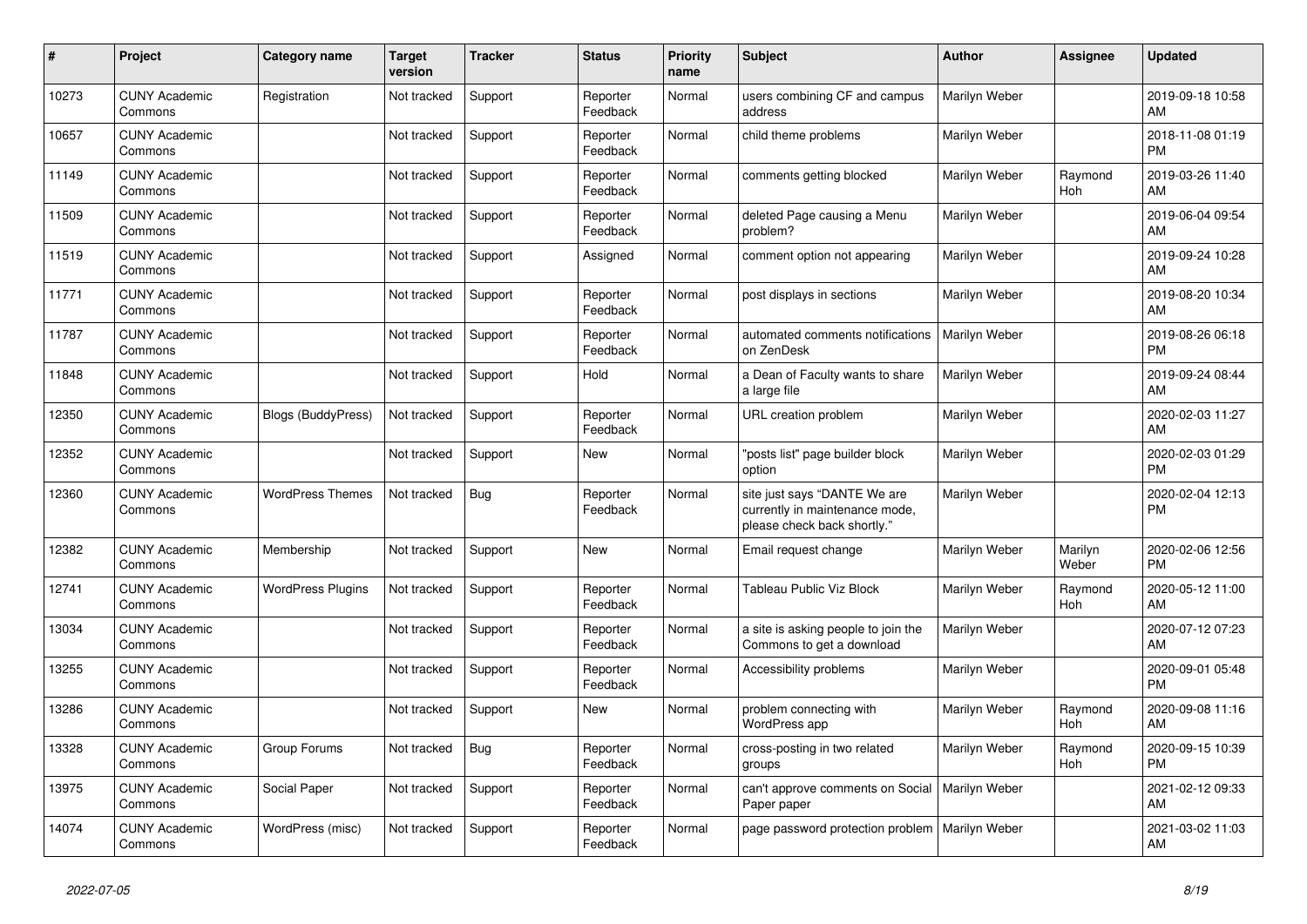| #     | Project                         | <b>Category name</b>       | <b>Target</b><br>version | <b>Tracker</b> | <b>Status</b>        | <b>Priority</b><br>name | <b>Subject</b>                                                                                                                                        | <b>Author</b> | Assignee            | <b>Updated</b>                |
|-------|---------------------------------|----------------------------|--------------------------|----------------|----------------------|-------------------------|-------------------------------------------------------------------------------------------------------------------------------------------------------|---------------|---------------------|-------------------------------|
| 14398 | <b>CUNY Academic</b><br>Commons |                            | Not tracked              | Support        | Reporter<br>Feedback | Normal                  | Events plug-in notification problem                                                                                                                   | Marilyn Weber |                     | 2021-05-11 11:21<br>AM        |
| 14784 | <b>CUNY Academic</b><br>Commons |                            |                          | Support        | Reporter<br>Feedback | Normal                  | User report of logo problem when<br>using Customizer theme                                                                                            | Marilyn Weber |                     | 2021-09-17 10:25<br>AM        |
| 14900 | <b>CUNY Academic</b><br>Commons |                            | Not tracked              | Support        | Reporter<br>Feedback | Normal                  | previous theme?                                                                                                                                       | Marilyn Weber |                     | 2021-10-25 10:31<br>AM        |
| 14911 | <b>CUNY Academic</b><br>Commons | <b>WordPress Themes</b>    | Not tracked              | Support        | New                  | Normal                  | Twentytwentyone theme                                                                                                                                 | Marilyn Weber |                     | 2021-10-28 10:37<br>AM        |
| 15045 | <b>CUNY Academic</b><br>Commons |                            |                          | Support        | <b>New</b>           | Normal                  | no result for KCeL in the search<br>box on the commons                                                                                                | Marilyn Weber |                     | 2021-12-10 11:29<br>AM        |
| 15169 | <b>CUNY Academic</b><br>Commons |                            | 2.0.3                    | Support        | Reporter<br>Feedback | Normal                  | new Prelude website zipfiles for<br>custom theme and other files.                                                                                     | Marilyn Weber |                     | 2022-06-29 11:32<br>AM        |
| 15260 | <b>CUNY Academic</b><br>Commons |                            |                          | Support        | Reporter<br>Feedback | Normal                  | Diacritical markings   European<br><b>Stages</b>                                                                                                      | Marilyn Weber |                     | 2022-02-04 08:16<br>AM        |
| 15370 | <b>CUNY Academic</b><br>Commons |                            |                          | Support        | Reporter<br>Feedback | Normal                  | All-in-One Event Calendar?                                                                                                                            | Marilyn Weber |                     | 2022-02-17 11:03<br>AM        |
| 15565 | <b>CUNY Academic</b><br>Commons |                            |                          | Support        | <b>New</b>           | Normal                  | Events - send updates to an email<br>listserv                                                                                                         | Marilyn Weber |                     | 2022-03-10 01:06<br><b>PM</b> |
| 15655 | <b>CUNY Academic</b><br>Commons |                            | 2.0.3                    | Support        | Reporter<br>Feedback | Normal                  | Event Aggregator plugin?                                                                                                                              | Marilyn Weber |                     | 2022-06-29 11:32<br>AM        |
| 15816 | <b>CUNY Academic</b><br>Commons |                            | Not tracked              | Support        | New                  | Normal                  | slow loading at SPS                                                                                                                                   | Marilyn Weber |                     | 2022-04-05 01:26<br><b>PM</b> |
| 16099 | <b>CUNY Academic</b><br>Commons |                            |                          | Support        | Reporter<br>Feedback | Normal                  | request for Newsletter Glue                                                                                                                           | Marilyn Weber |                     | 2022-05-13 12:14<br><b>PM</b> |
| 16110 | <b>CUNY Academic</b><br>Commons |                            |                          | Support        | Reporter<br>Feedback | Normal                  | remove Creative Commons<br>license from pages?                                                                                                        | Marilyn Weber | Raymond<br>Hoh      | 2022-05-17 06:11<br><b>PM</b> |
| 5050  | <b>CUNY Academic</b><br>Commons | Social Paper               | Future<br>release        | Feature        | New                  | Low                     | Making comments visible in SP<br>editing mode (SP suggestion #1)                                                                                      | Marilyn Weber | Samantha<br>Raddatz | 2019-09-17 11:10<br><b>PM</b> |
| 5052  | <b>CUNY Academic</b><br>Commons | Social Paper               | Future<br>release        | Feature        | <b>New</b>           | Low                     | Sentence by sentence or line by<br>line comments (SP suggestion #3)                                                                                   | Marilyn Weber | Boone<br>Gorges     | 2016-02-11 10:24<br><b>PM</b> |
| 5053  | <b>CUNY Academic</b><br>Commons | Social Paper               | Future<br>release        | Feature        | <b>New</b>           | Low                     | Scrollable menu to add readers<br>(SP suggestion #4)                                                                                                  | Marilyn Weber | Samantha<br>Raddatz | 2016-04-21 05:21<br><b>PM</b> |
| 5058  | <b>CUNY Academic</b><br>Commons | Social Paper               | Future<br>release        | Feature        | <b>New</b>           | Low                     | Can there be a clearer signal that<br>even when comments have<br>already been made you add<br>comments by clicking on the side?<br>(SP suggestion #5) | Marilyn Weber | Samantha<br>Raddatz | 2016-02-11 10:24<br><b>PM</b> |
| 11971 | <b>CUNY Academic</b><br>Commons | <b>Email Notifications</b> | Future<br>release        | Bug            | Reporter<br>Feedback | Low                     | Pictures obscured in emailed post<br>notifications                                                                                                    | Marilyn Weber | Raymond<br>Hoh      | 2019-11-21 01:14<br><b>PM</b> |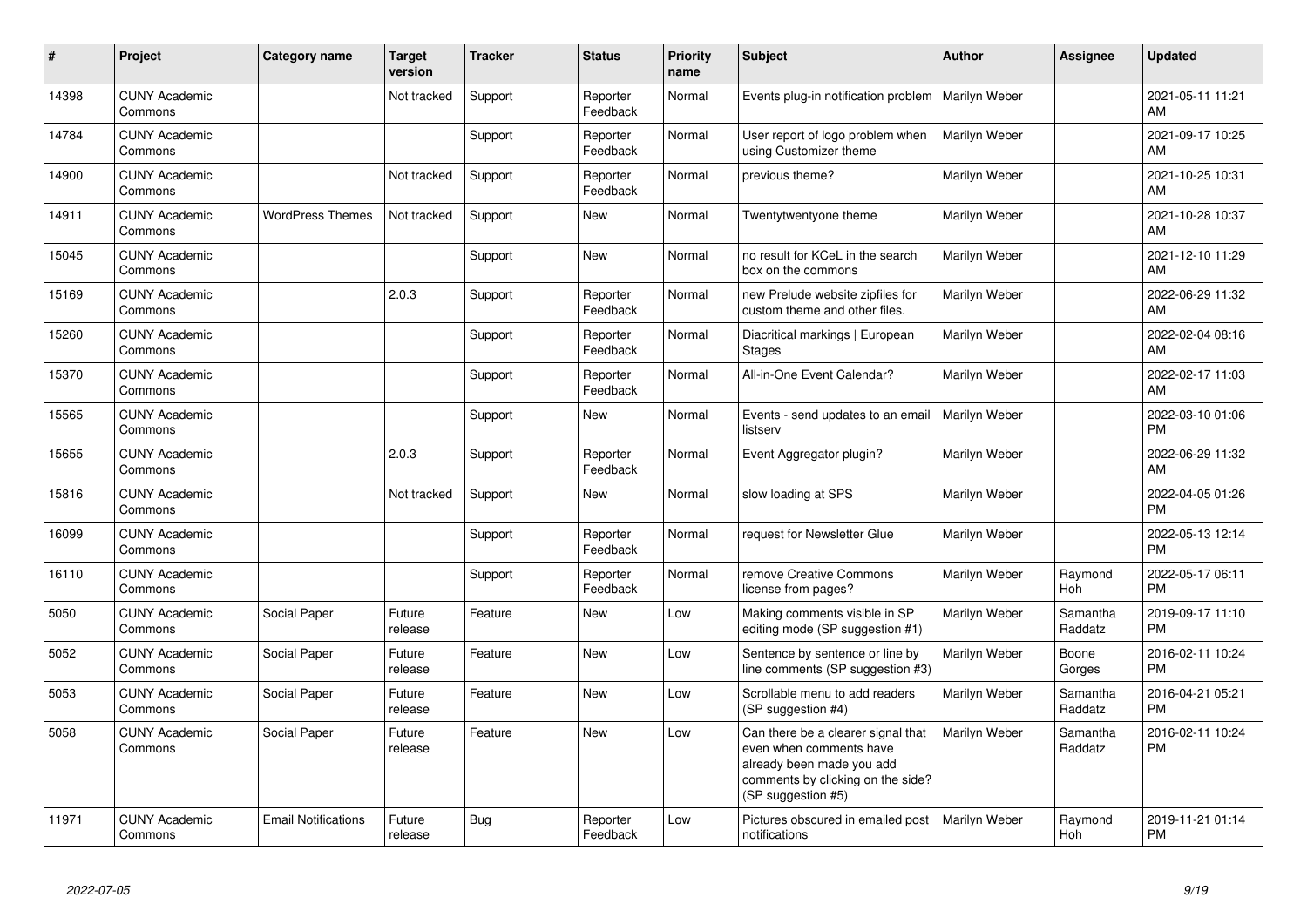| #     | Project                         | <b>Category name</b>      | <b>Target</b><br>version | <b>Tracker</b> | <b>Status</b>        | <b>Priority</b><br>name | <b>Subject</b>                                                     | <b>Author</b>      | <b>Assignee</b>   | <b>Updated</b>                |
|-------|---------------------------------|---------------------------|--------------------------|----------------|----------------------|-------------------------|--------------------------------------------------------------------|--------------------|-------------------|-------------------------------|
| 13912 | <b>CUNY Academic</b><br>Commons |                           | Not tracked              | Feature        | Hold                 | Low                     | posting "missed schedule"                                          | Marilyn Weber      |                   | 2021-02-23 10:46<br>AM        |
| 2571  | NYCDH Community<br>Site         |                           |                          | Feature        | Assigned             | Normal                  | Add Google custom search box to<br>homepage                        | <b>Mark Newton</b> | Raymond<br>Hoh    | 2013-05-18 07:49<br><b>PM</b> |
| 2573  | <b>NYCDH Community</b><br>Site  |                           |                          | Feature        | Reporter<br>Feedback | Normal                  | Add dh nyc twitter list feed to site                               | <b>Mark Newton</b> | Matt Gold         | 2013-05-16 11:42<br><b>PM</b> |
| 2574  | <b>NYCDH Community</b><br>Site  |                           |                          | Feature        | Assigned             | Normal                  | Add Way to Upload Files to<br>Groups                               | <b>Mark Newton</b> | Raymond<br>Hoh    | 2013-05-18 07:46<br><b>PM</b> |
| 2576  | <b>NYCDH Community</b><br>Site  |                           |                          | Bug            | Hold                 | Low                     | Test Next Button in Javascript<br><b>Tutorial Under Activities</b> | <b>Mark Newton</b> | Alex Gil          | 2013-05-18 02:55<br><b>PM</b> |
| 2577  | <b>NYCDH Community</b><br>Site  |                           |                          | Feature        | Assigned             | Low                     | Investigate Potential to Add Links<br>to the Forum                 | <b>Mark Newton</b> | Alex Gil          | 2013-05-16 09:40<br><b>PM</b> |
| 10678 | <b>CUNY Academic</b><br>Commons |                           | Not tracked              | <b>Bug</b>     | Reporter<br>Feedback | High                    | Newsletter Plugin Not Sending<br><b>Out Newsletters</b>            | Mark Webb          | Boone<br>Gorges   | 2019-09-16 09:38<br><b>PM</b> |
| 10262 | <b>CUNY Academic</b><br>Commons |                           | Not tracked              | Bug            | Reporter<br>Feedback | Normal                  | Newsletter Plugin: Broken Image<br>at Bottom of All Newsletters    | Mark Webb          | Raymond<br>Hoh    | 2018-08-30 05:17<br><b>PM</b> |
| 10769 | <b>CUNY Academic</b><br>Commons | <b>WordPress Themes</b>   | Not tracked              | Bug            | Reporter<br>Feedback | Normal                  | 2011 Theme Sidebar                                                 | Mark Webb          |                   | 2018-12-04 04:09<br><b>PM</b> |
| 11120 | <b>CUNY Academic</b><br>Commons | <b>WordPress Plugins</b>  | Not tracked              | Bug            | Reporter<br>Feedback | Normal                  | Events Manager Events Not<br>Showing Up                            | Mark Webb          |                   | 2019-02-27 04:10<br><b>PM</b> |
| 370   | <b>CUNY Academic</b><br>Commons | Registration              | Future<br>release        | Feature        | Assigned             | High                    | <b>Guest Accounts</b>                                              | <b>Matt Gold</b>   | Matt Gold         | 2015-04-09 09:33<br><b>PM</b> |
| 5691  | <b>CUNY Academic</b><br>Commons | <b>Blogs (BuddyPress)</b> | Future<br>release        | Bug            | Assigned             | High                    | Differing numbers on Sites display                                 | <b>Matt Gold</b>   | Raymond<br>Hoh    | 2016-06-13 01:37<br><b>PM</b> |
| 287   | <b>CUNY Academic</b><br>Commons | WordPress (misc)          | Future<br>release        | Feature        | Assigned             | Normal                  | Create troubleshooting tool for<br>account sign-up                 | <b>Matt Gold</b>   | Boone<br>Gorges   | 2015-11-09 06:17<br><b>PM</b> |
| 364   | <b>CUNY Academic</b><br>Commons | <b>WordPress Plugins</b>  | Future<br>release        | Feature        | New                  | Normal                  | <b>Bulletin Board</b>                                              | <b>Matt Gold</b>   |                   | 2015-01-05 08:50<br><b>PM</b> |
| 365   | <b>CUNY Academic</b><br>Commons | WordPress (misc)          | Future<br>release        | Feature        | Assigned             | Normal                  | <b>Create Mouseover Tooltips</b><br>throughout Site                | <b>Matt Gold</b>   | Chris Stein       | 2015-11-09 06:18<br><b>PM</b> |
| 377   | <b>CUNY Academic</b><br>Commons | BuddyPress (misc)         | Future<br>release        | Feature        | Assigned             | Normal                  | Like buttons                                                       | Matt Gold          | Boone<br>Gorges   | 2010-11-16 05:13<br><b>PM</b> |
| 412   | <b>CUNY Academic</b><br>Commons | <b>WordPress Themes</b>   | Future<br>release        | Feature        | Assigned             | Normal                  | <b>Featured Themes</b>                                             | <b>Matt Gold</b>   | Dominic<br>Giglio | 2015-01-05 08:44<br><b>PM</b> |
| 435   | <b>CUNY Academic</b><br>Commons | BuddyPress (misc)         | Future<br>release        | Feature        | Assigned             | Normal                  | Include Avatar Images in Forum<br><b>Post Notification Emails</b>  | Matt Gold          | Boone<br>Gorges   | 2010-12-08 12:40<br><b>PM</b> |
| 497   | <b>CUNY Academic</b><br>Commons | <b>WordPress Plugins</b>  | Future<br>release        | Feature        | Assigned             | Normal                  | Drag and Drop Ordering on<br>Gallery Post Plugin                   | Matt Gold          | Ron Rennick       | 2015-11-09 06:18<br><b>PM</b> |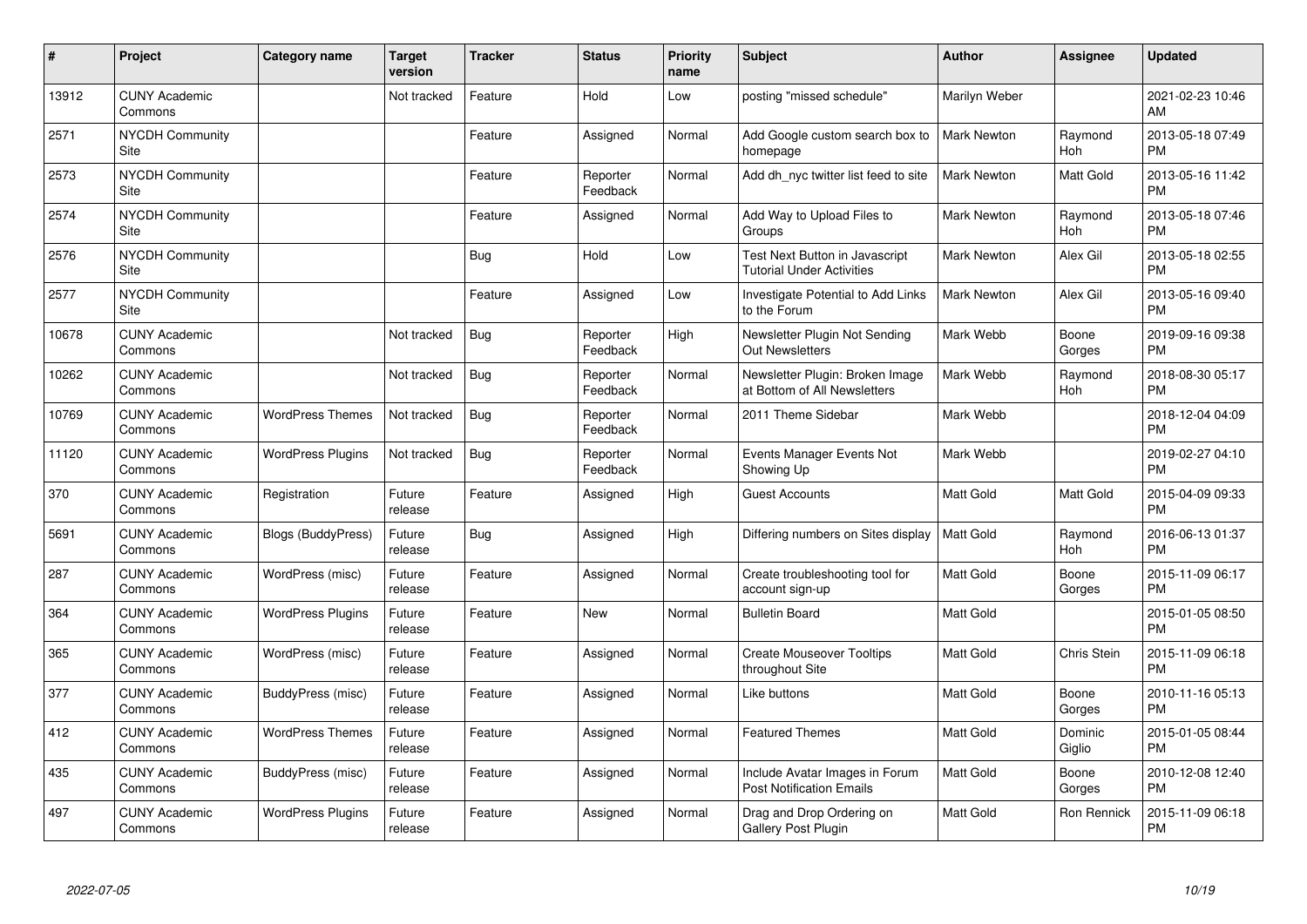| #    | <b>Project</b>                  | Category name            | <b>Target</b><br>version | <b>Tracker</b> | <b>Status</b>        | <b>Priority</b><br>name | <b>Subject</b>                                                                            | <b>Author</b>    | Assignee            | <b>Updated</b>                |
|------|---------------------------------|--------------------------|--------------------------|----------------|----------------------|-------------------------|-------------------------------------------------------------------------------------------|------------------|---------------------|-------------------------------|
| 500  | <b>CUNY Academic</b><br>Commons | BuddyPress (misc)        | Future<br>release        | Feature        | Assigned             | Normal                  | Export Group Data                                                                         | <b>Matt Gold</b> | Boone<br>Gorges     | 2010-12-19 12:09<br><b>PM</b> |
| 554  | <b>CUNY Academic</b><br>Commons | BuddyPress (misc)        | Future<br>release        | Feature        | Assigned             | Normal                  | Add Trackback notifications to<br>site-wide activity feed                                 | <b>Matt Gold</b> | Boone<br>Gorges     | 2015-11-09 06:19<br><b>PM</b> |
| 599  | <b>CUNY Academic</b><br>Commons | BuddyPress (misc)        | Future<br>release        | Feature        | Assigned             | Normal                  | Consider adding rating plugins for<br><b>BuddyPress/BBPress</b>                           | Matt Gold        | Boone<br>Gorges     | 2011-08-22 06:50<br><b>PM</b> |
| 635  | <b>CUNY Academic</b><br>Commons | BuddyPress (misc)        | Future<br>release        | Feature        | Assigned             | Normal                  | Big Blue Button -<br>Videoconferencing in Groups and<br><b>Blogs</b>                      | Matt Gold        | Boone<br>Gorges     | 2011-03-14 03:24<br><b>PM</b> |
| 636  | <b>CUNY Academic</b><br>Commons | WordPress (misc)         | Not tracked              | Support        | Assigned             | Normal                  | Create Lynda.com-like Table of<br><b>Contents for Prospective Tutorial</b><br>Screencasts | Matt Gold        | scott voth          | 2016-02-23 03:12<br><b>PM</b> |
| 653  | <b>CUNY Academic</b><br>Commons | Group Blogs              | Future<br>release        | Feature        | Assigned             | Normal                  | Redesign Integration of Groups<br>and Blogs                                               | <b>Matt Gold</b> | Samantha<br>Raddatz | 2015-11-09 05:40<br><b>PM</b> |
| 658  | <b>CUNY Academic</b><br>Commons | <b>WordPress Plugins</b> | Future<br>release        | Feature        | Assigned             | Normal                  | Rebulid Sitewide Tag Suggestion                                                           | <b>Matt Gold</b> | Boone<br>Gorges     | 2015-01-05 08:47<br><b>PM</b> |
| 1105 | <b>CUNY Academic</b><br>Commons | WordPress (misc)         | Future<br>release        | Feature        | Assigned             | Normal                  | Rephrase Blog Privacy Options                                                             | Matt Gold        | Samantha<br>Raddatz | 2015-11-09 06:19<br><b>PM</b> |
| 1544 | <b>CUNY Academic</b><br>Commons | Groups (misc)            | Future<br>release        | Feature        | Reporter<br>Feedback | Normal                  | Group Filtering and Sorting                                                               | <b>Matt Gold</b> | Chris Stein         | 2019-03-01 02:25<br><b>PM</b> |
| 2523 | <b>CUNY Academic</b><br>Commons | <b>BuddyPress Docs</b>   | Future<br>release        | Feature        | Assigned             | Normal                  | Allow Users to Upload Images to<br><b>BP</b> Docs                                         | <b>Matt Gold</b> | Boone<br>Gorges     | 2015-11-09 06:14<br><b>PM</b> |
| 3042 | <b>CUNY Academic</b><br>Commons | <b>Public Portfolio</b>  | Future<br>release        | Feature        | Assigned             | Normal                  | Browsing member interests                                                                 | <b>Matt Gold</b> | Boone<br>Gorges     | 2015-03-21 09:04<br><b>PM</b> |
| 3090 | <b>CUNY Academic</b><br>Commons | Twitter page             | Future<br>release        | Feature        | Assigned             | Normal                  | Prevent Retweets from showing<br>up on Commons twitter page                               | <b>Matt Gold</b> | <b>Tahir Butt</b>   | 2016-10-24 11:31<br>AM        |
| 3220 | <b>CUNY Academic</b><br>Commons | Public Portfolio         | Future<br>release        | Feature        | Assigned             | Normal                  | Add indent/outdent option to<br>Formatting Buttons on Profile<br>Page                     | <b>Matt Gold</b> | Boone<br>Gorges     | 2014-05-21 10:39<br>PM        |
| 3308 | <b>CUNY Academic</b><br>Commons | Group Invitations        | Future<br>release        | Feature        | Assigned             | Normal                  | Allow members to rescind group<br>invitations                                             | <b>Matt Gold</b> | Boone<br>Gorges     | 2015-04-01 08:53<br><b>PM</b> |
| 3369 | <b>CUNY Academic</b><br>Commons | Reply By Email           | Not tracked              | Outreach       | Hold                 | Normal                  | Release reply by email to WP<br>plugin directory                                          | <b>Matt Gold</b> | Raymond<br>Hoh      | 2016-03-01 12:46<br><b>PM</b> |
| 3419 | <b>CUNY Academic</b><br>Commons | Group Invitations        | 1.6.14                   | Bug            | Testing<br>Required  | Normal                  | Neatening the display of<br>messages on group requests                                    | <b>Matt Gold</b> | Boone<br>Gorges     | 2014-09-01 09:29<br><b>PM</b> |
| 3517 | <b>CUNY Academic</b><br>Commons | My Commons               | Future<br>release        | Feature        | Assigned             | Normal                  | Mute/Unmute My Commons<br>updates                                                         | Matt Gold        | Raymond<br>Hoh      | 2015-11-09 01:19<br><b>PM</b> |
| 3524 | <b>CUNY Academic</b><br>Commons | Documentation            | Not tracked              | Documentation  | Assigned             | Normal                  | Post describing all you can do<br>when starting up a new blog/group                       | <b>Matt Gold</b> | scott voth          | 2014-10-04 12:56<br>PM        |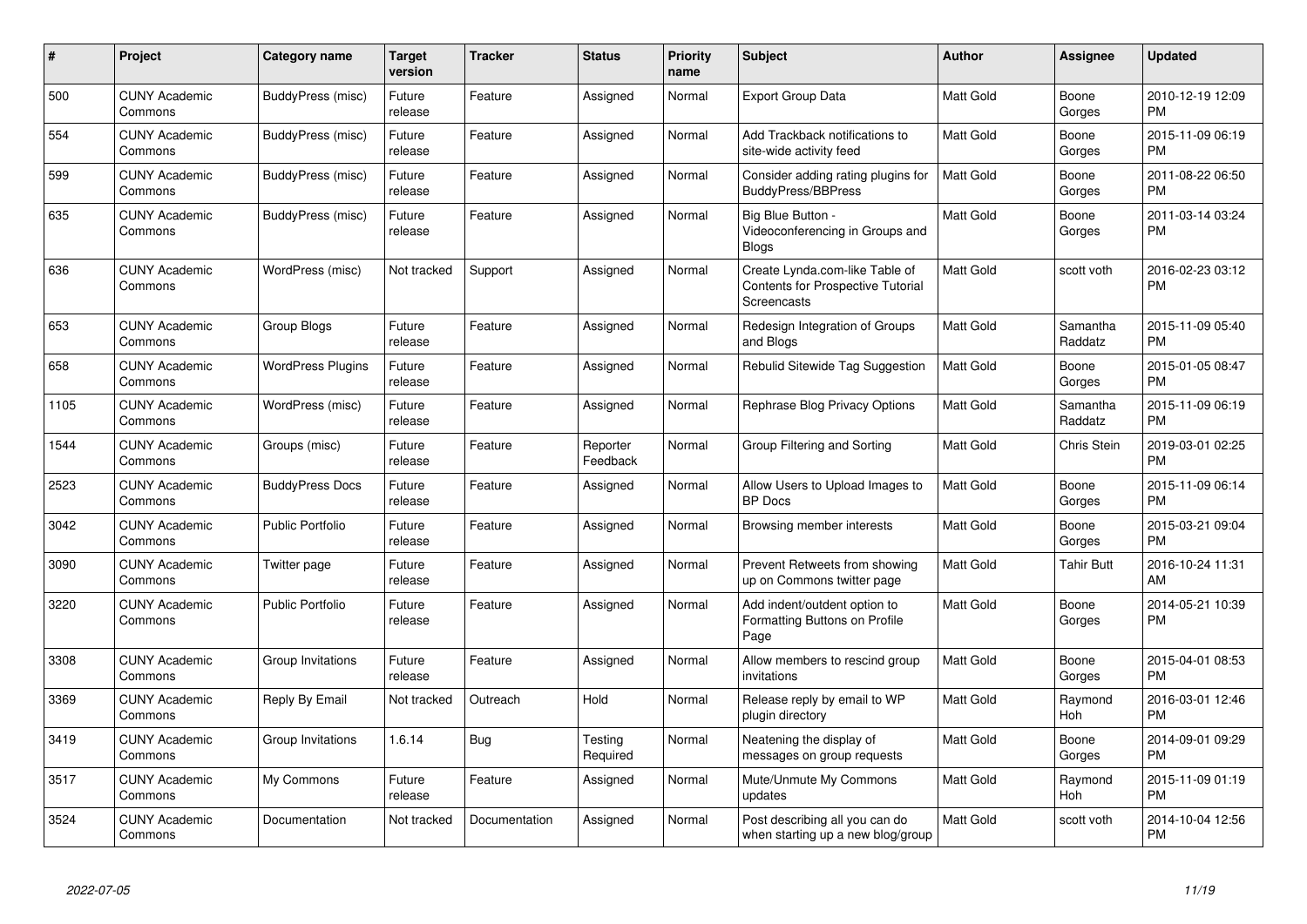| $\#$ | Project                         | <b>Category name</b>    | Target<br>version | <b>Tracker</b> | <b>Status</b> | Priority<br>name | <b>Subject</b>                                                      | <b>Author</b>    | <b>Assignee</b>     | <b>Updated</b>                |
|------|---------------------------------|-------------------------|-------------------|----------------|---------------|------------------|---------------------------------------------------------------------|------------------|---------------------|-------------------------------|
| 3536 | <b>CUNY Academic</b><br>Commons | My Commons              | Future<br>release | Feature        | Assigned      | Normal           | Infinite Scroll on My Commons<br>page                               | <b>Matt Gold</b> | Raymond<br>Hoh      | 2015-04-13 04:42<br><b>PM</b> |
| 3577 | <b>CUNY Academic</b><br>Commons | My Commons              | Future<br>release | Design/UX      | Assigned      | Normal           | Replies to items in My Commons                                      | <b>Matt Gold</b> | Raymond<br>Hoh      | 2015-04-09 05:19<br><b>PM</b> |
| 3657 | <b>CUNY Academic</b><br>Commons | WordPress (misc)        | Not tracked       | Feature        | <b>New</b>    | Normal           | Create alert for GC email<br>addresses                              | Matt Gold        | Matt Gold           | 2016-04-14 11:29<br><b>PM</b> |
| 3662 | <b>CUNY Academic</b><br>Commons | <b>SEO</b>              | Future<br>release | Feature        | Assigned      | Normal           | Duplicate Content/SEO/Google<br>issues                              | Matt Gold        | Raymond<br>Hoh      | 2015-04-13 04:37<br><b>PM</b> |
| 3759 | <b>CUNY Academic</b><br>Commons | WordPress (misc)        | Future<br>release | Feature        | Assigned      | Normal           | Review Interface for Adding Users<br>to Blogs                       | <b>Matt Gold</b> | Boone<br>Gorges     | 2015-03-24 05:52<br><b>PM</b> |
| 3768 | <b>CUNY Academic</b><br>Commons | <b>Public Portfolio</b> | Future<br>release | Feature        | Assigned      | Normal           | Institutions/Past positions on<br>public portfolios                 | <b>Matt Gold</b> | Boone<br>Gorges     | 2018-04-23 10:44<br>AM        |
| 3770 | <b>CUNY Academic</b><br>Commons | <b>Public Portfolio</b> | Future<br>release | Feature        | Assigned      | Normal           | Improve Layout/Formatting of<br>Positions Area on Public Portfolios | <b>Matt Gold</b> | <b>Chris Stein</b>  | 2015-04-01 09:17<br><b>PM</b> |
| 4027 | <b>CUNY Academic</b><br>Commons | Commons In A Box        | Not tracked       | Design/UX      | Assigned      | Normal           | Usability review of CBOX update<br>procedures                       | <b>Matt Gold</b> | Samantha<br>Raddatz | 2015-05-11 06:36<br><b>PM</b> |
| 4053 | <b>CUNY Academic</b><br>Commons | Events                  | Future<br>release | Feature        | Assigned      | Normal           | Create new tab for past events                                      | <b>Matt Gold</b> | Boone<br>Gorges     | 2015-05-12 02:10<br><b>PM</b> |
| 4070 | <b>CUNY Academic</b><br>Commons | Analytics               | Not tracked       | Support        | Assigned      | Normal           | Request for JITP site analytics                                     | <b>Matt Gold</b> | Seth Persons        | 2016-02-23 03:09<br><b>PM</b> |
| 4235 | <b>CUNY Academic</b><br>Commons |                         | Not tracked       | Design/UX      | Assigned      | Normal           | Explore user experience around<br>comments on forum topics vs docs  | <b>Matt Gold</b> | Samantha<br>Raddatz | 2015-07-21 10:23<br>AM        |
| 4238 | <b>CUNY Academic</b><br>Commons | Events                  | Future<br>release | Feature        | Assigned      | Normal           | Copy Events to Other Groups?                                        | Matt Gold        | Boone<br>Gorges     | 2015-07-02 10:08<br>AM        |
| 4404 | <b>CUNY Academic</b><br>Commons | <b>Public Portfolio</b> | Future<br>release | Design/UX      | Assigned      | Normal           | Change color of permissions info<br>on portfolio editing interface  | <b>Matt Gold</b> | Samantha<br>Raddatz | 2015-08-11 05:28<br><b>PM</b> |
| 4661 | <b>CUNY Academic</b><br>Commons | User Experience         | Future<br>release | Bug            | Assigned      | Normal           | Simplify Events text                                                | <b>Matt Gold</b> | Samantha<br>Raddatz | 2015-10-02 09:06<br><b>PM</b> |
| 4903 | <b>CUNY Academic</b><br>Commons | Events                  | Future<br>release | Design/UX      | Assigned      | Normal           | Improving visual appearance of<br>event calendars                   | Matt Gold        | Boone<br>Gorges     | 2016-10-13 11:51<br>AM        |
| 4980 | <b>CUNY Academic</b><br>Commons | Home Page               | Future<br>release | Feature        | Assigned      | Normal           | CAC Featured Content -- Adding<br>Randomization                     | Matt Gold        | Boone<br>Gorges     | 2016-12-12 03:01<br><b>PM</b> |
| 4986 | <b>CUNY Academic</b><br>Commons | ZenDesk                 | Not tracked       | Support        | Assigned      | Normal           | Prepare documentation for<br>Zendesk re web widget                  | <b>Matt Gold</b> | Samantha<br>Raddatz | 2016-02-25 03:09<br><b>PM</b> |
| 5316 | <b>CUNY Academic</b><br>Commons | User Experience         | Future<br>release | Feature        | Assigned      | Normal           | Prompt user email address<br>updates                                | Matt Gold        | Stephen Real        | 2016-12-21 03:30<br><b>PM</b> |
| 5581 | CUNY Academic<br>Commons        | Analytics               | Future<br>release | Feature        | Assigned      | Normal           | Explore alternatives to Google<br>Analytics                         | <b>Matt Gold</b> | Valerie<br>Townsend | 2020-04-17 03:12<br><b>PM</b> |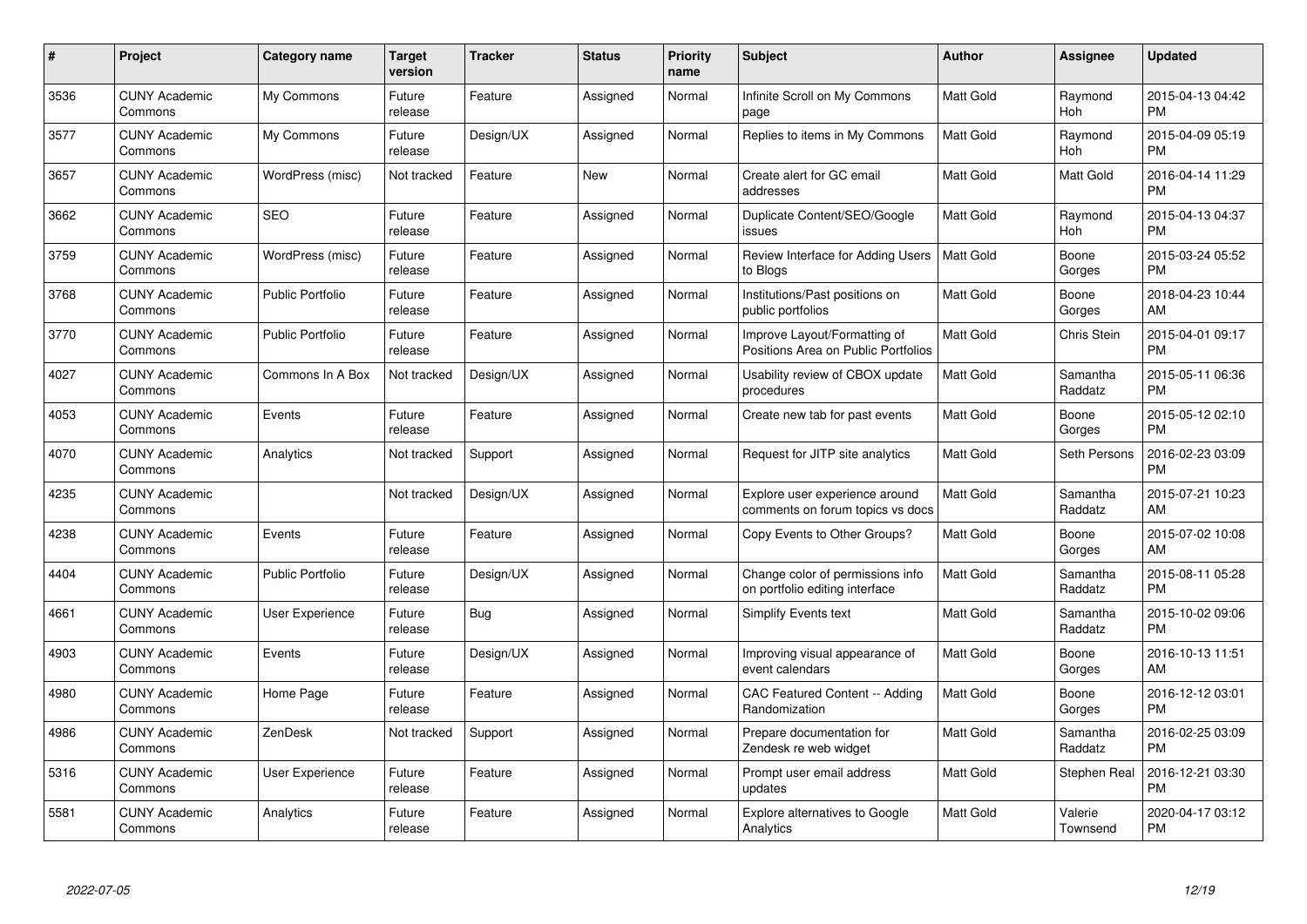| #    | Project                         | <b>Category name</b>      | <b>Target</b><br>version | <b>Tracker</b> | <b>Status</b>        | <b>Priority</b><br>name | <b>Subject</b>                                                                        | <b>Author</b>    | Assignee           | <b>Updated</b>                |
|------|---------------------------------|---------------------------|--------------------------|----------------|----------------------|-------------------------|---------------------------------------------------------------------------------------|------------------|--------------------|-------------------------------|
| 5696 | <b>CUNY Academic</b><br>Commons | Events                    | Future<br>release        | Feature        | Assigned             | Normal                  | Events Calendar - display options<br>/ calendar aggregation                           | <b>Matt Gold</b> | Boone<br>Gorges    | 2016-10-13 11:44<br>AM        |
| 5955 | <b>CUNY Academic</b><br>Commons | Outreach                  | Future<br>release        | Feature        | Assigned             | Normal                  | Create auto-newsletter for<br>commons members                                         | <b>Matt Gold</b> | Luke Waltzer       | 2016-08-30 10:34<br>AM        |
| 6014 | <b>CUNY Academic</b><br>Commons | Publicity                 | Future<br>release        | Publicity      | Reporter<br>Feedback | Normal                  | Google search listing                                                                 | Matt Gold        | Boone<br>Gorges    | 2016-09-21 03:48<br><b>PM</b> |
| 6115 | <b>CUNY Academic</b><br>Commons | Publicity                 | Not tracked              | Feature        | Assigned             | Normal                  | create digital signage for GC                                                         | <b>Matt Gold</b> | scott voth         | 2016-10-11 10:09<br><b>PM</b> |
| 6298 | <b>CUNY Academic</b><br>Commons | <b>User Experience</b>    | Not tracked              | Design/UX      | Assigned             | Normal                  | Examine data from survey                                                              | <b>Matt Gold</b> | Margaret<br>Galvan | 2016-10-14 12:16<br><b>PM</b> |
| 6426 | <b>CUNY Academic</b><br>Commons | Spam/Spam<br>Prevention   | Future<br>release        | Feature        | Assigned             | Normal                  | Force captcha on all comments?                                                        | Matt Gold        | Tahir Butt         | 2016-10-24 02:06<br><b>PM</b> |
| 6671 | <b>CUNY Academic</b><br>Commons | Reply By Email            | Not tracked              | Bug            | Assigned             | Normal                  | "Post too often" RBE error<br>message                                                 | <b>Matt Gold</b> | Raymond<br>Hoh     | 2016-11-11 09:55<br>AM        |
| 6995 | <b>CUNY Academic</b><br>Commons | Home Page                 | Not tracked              | Bug            | Assigned             | Normal                  | member filter on homepage not<br>working                                              | <b>Matt Gold</b> | Raymond<br>Hoh     | 2016-12-11 09:46<br><b>PM</b> |
| 7115 | <b>CUNY Academic</b><br>Commons | Groups (misc)             | Future<br>release        | Feature        | Reporter<br>Feedback | Normal                  | make licensing info clear during<br>group creation                                    | Matt Gold        | Raymond<br>Hoh     | 2020-12-08 11:32<br>AM        |
| 8666 | <b>CUNY Academic</b><br>Commons | Teaching                  | Not tracked              | Documentation  | Assigned             | Normal                  | Create Teaching on the Commons<br>Resource Page                                       | <b>Matt Gold</b> | Laurie Hurson      | 2019-09-23 03:16<br><b>PM</b> |
| 8756 | <b>CUNY Academic</b><br>Commons | Group Blogs               | Future<br>release        | Feature        | Hold                 | Normal                  | Connect multiple blogs to one<br>group?                                               | <b>Matt Gold</b> | Boone<br>Gorges    | 2017-09-30 10:42<br>AM        |
| 8836 | <b>CUNY Academic</b><br>Commons | <b>Blogs (BuddyPress)</b> | Future<br>release        | Feature        | Assigned             | Normal                  | Redesign site launch process                                                          | Matt Gold        | Boone<br>Gorges    | 2019-10-03 02:49<br><b>PM</b> |
| 8837 | <b>CUNY Academic</b><br>Commons |                           | Not tracked              | Feature        | Assigned             | Normal                  | Create a form to request info from<br>people requesting premium<br>themes and plugins | <b>Matt Gold</b> | Marilyn<br>Weber   | 2017-11-14 03:35<br><b>PM</b> |
| 8898 | <b>CUNY Academic</b><br>Commons | Social Paper              | Not tracked              | Feature        | Assigned             | Normal                  | Usage data on docs and social<br>paper                                                | Matt Gold        | Matt Gold          | 2017-11-16 11:32<br>AM        |
| 8900 | <b>CUNY Academic</b><br>Commons | Accessibility             | Future<br>release        | Feature        | Assigned             | Normal                  | Look into tools to enforce<br>accessibility in WP environment                         | Matt Gold        | Boone<br>Gorges    | 2022-04-26 11:59<br>AM        |
| 8901 | <b>CUNY Academic</b><br>Commons | Accessibility             | Future<br>release        | Feature        | Assigned             | Normal                  | Theme analysis for accessibility                                                      | <b>Matt Gold</b> | Boone<br>Gorges    | 2022-04-26 11:59<br>AM        |
| 8902 | <b>CUNY Academic</b><br>Commons | Design                    | Not tracked              | Feature        | Assigned             | Normal                  | Report back on research on<br><b>BuddyPress themes</b>                                | <b>Matt Gold</b> | Michael Smith      | 2017-11-10 12:31<br><b>PM</b> |
| 8976 | <b>CUNY Academic</b><br>Commons | Reply By Email            | Not tracked              | Feature        | Assigned             | Normal                  | Package RBE new topics posting?                                                       | Matt Gold        | Raymond<br>Hoh     | 2017-12-04 02:34<br><b>PM</b> |
| 8991 | <b>CUNY Academic</b><br>Commons | Reply By Email            | Not tracked              | Bug            | Hold                 | Normal                  | RBE duplicate email message<br>issue                                                  | <b>Matt Gold</b> | Raymond<br>Hoh     | 2018-02-18 08:53<br><b>PM</b> |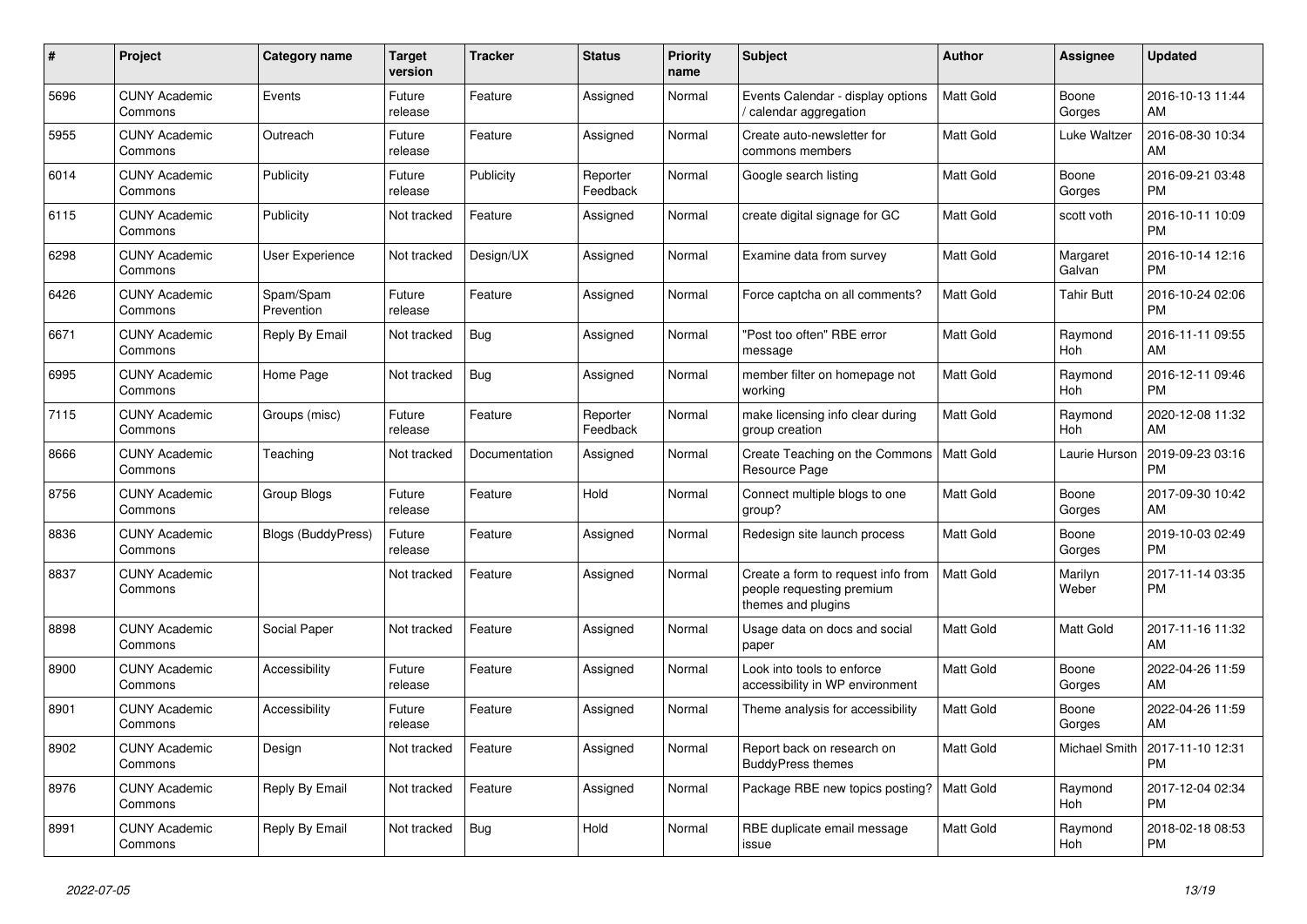| $\#$  | Project                         | <b>Category name</b>       | <b>Target</b><br>version | <b>Tracker</b> | <b>Status</b>        | <b>Priority</b><br>name | <b>Subject</b>                                                                | <b>Author</b>    | Assignee            | <b>Updated</b>                |
|-------|---------------------------------|----------------------------|--------------------------|----------------|----------------------|-------------------------|-------------------------------------------------------------------------------|------------------|---------------------|-------------------------------|
| 9015  | <b>CUNY Academic</b><br>Commons | Groups (misc)              | Not tracked              | Outreach       | Assigned             | Normal                  | Email group admins the email<br>addresses of their groups                     | <b>Matt Gold</b> | Matt Gold           | 2018-01-02 09:54<br>AM        |
| 9028  | <b>CUNY Academic</b><br>Commons | Onboarding                 | Future<br>release        | Feature        | Assigned             | Normal                  | suggest groups to new members<br>during the registration process              | <b>Matt Gold</b> | Chris Stein         | 2018-10-24 12:34<br><b>PM</b> |
| 9941  | <b>CUNY Academic</b><br>Commons | Wiki                       | Not tracked              | Support        | Assigned             | Normal                  | Wiki functionality                                                            | Matt Gold        | Boone<br>Gorges     | 2018-06-26 10:57<br>AM        |
| 9947  | <b>CUNY Academic</b><br>Commons | <b>WordPress Plugins</b>   | Future<br>release        | Feature        | Reporter<br>Feedback | Normal                  | Install H5P quiz plugin                                                       | <b>Matt Gold</b> | Boone<br>Gorges     | 2018-09-11 11:01<br>AM        |
| 9979  | <b>CUNY Academic</b><br>Commons | <b>Email Notifications</b> | Not tracked              | Bug            | Reporter<br>Feedback | Normal                  | Reports of slow email activation<br>emails                                    | Matt Gold        | Boone<br>Gorges     | 2018-08-29 09:40<br><b>PM</b> |
| 10040 | <b>CUNY Academic</b><br>Commons | WordPress (misc)           | Not tracked              | Bug            | Reporter<br>Feedback | Normal                  | User doesn't see full list of themes                                          | <b>Matt Gold</b> | Boone<br>Gorges     | 2018-07-25 10:12<br>AM        |
| 10659 | <b>CUNY Academic</b><br>Commons | Group Forums               | Future<br>release        | Feature        | Assigned             | Normal                  | Post to multiple groups via email                                             | <b>Matt Gold</b> | Raymond<br>Hoh      | 2018-11-15 12:54<br>AM        |
| 13949 | <b>CUNY Academic</b><br>Commons |                            | Not tracked              | Bug            | <b>New</b>           | Normal                  | Continued debugging of runaway<br>MySQL connections                           | <b>Matt Gold</b> | Boone<br>Gorges     | 2021-09-14 10:42<br>AM        |
| 15604 | <b>CUNY Academic</b><br>Commons | <b>Email Notifications</b> | Future<br>release        | Feature        | Assigned             | Normal                  | <b>Restructure Commons Group</b><br><b>Digest Email Messages</b>              | <b>Matt Gold</b> | Boone<br>Gorges     | 2022-05-26 10:45<br>AM        |
| 16307 | <b>CUNY Academic</b><br>Commons |                            |                          | Bug            | <b>New</b>           | Normal                  | Add brief messaging to<br>accept/decline group membership<br>requests         | Matt Gold        | Boone<br>Gorges     | 2022-06-27 06:13<br><b>PM</b> |
| 8992  | <b>NYCDH Community</b><br>Site  |                            |                          | Bug            | Assigned             | Normal                  | Multiple RBE error reports                                                    | <b>Matt Gold</b> | Raymond<br>Hoh      | 2017-12-11 05:43<br><b>PM</b> |
| 310   | <b>CUNY Academic</b><br>Commons | BuddyPress (misc)          | Future<br>release        | Feature        | Assigned             | Low                     | <b>Friend Request Email</b>                                                   | Matt Gold        | Samantha<br>Raddatz | 2015-11-09 05:08<br><b>PM</b> |
| 333   | <b>CUNY Academic</b><br>Commons | <b>Email Notifications</b> | Future<br>release        | Feature        | Assigned             | Low                     | Delay Forum Notification Email<br>Delivery Until After Editing Period<br>Ends | <b>Matt Gold</b> | Raymond<br>Hoh      | 2015-11-09 06:01<br><b>PM</b> |
| 940   | <b>CUNY Academic</b><br>Commons | Redmine                    | Future<br>release        | Feature        | Assigned             | Low                     | Communication with users after<br>releases                                    | <b>Matt Gold</b> | Dominic<br>Giglio   | 2012-09-09 04:36<br><b>PM</b> |
| 1192  | <b>CUNY Academic</b><br>Commons | <b>Group Files</b>         | Future<br>release        | Feature        | Assigned             | Low                     | When posting group files, allow<br>users to add a category without<br>saving  | Matt Gold        | Raymond<br>Hoh      | 2015-11-09 05:53<br><b>PM</b> |
| 1456  | <b>CUNY Academic</b><br>Commons | Group Invitations          | Future<br>release        | Feature        | Reporter<br>Feedback | Low                     | Invite to Group Button from Profile<br>Field                                  | <b>Matt Gold</b> | Samantha<br>Raddatz | 2015-11-09 05:59<br><b>PM</b> |
| 1562  | <b>CUNY Academic</b><br>Commons | <b>WordPress Plugins</b>   | Future<br>release        | Feature        | Assigned             | Low                     | Play with NYT Collaborative<br><b>Authoring Tool</b>                          | <b>Matt Gold</b> | Boone<br>Gorges     | 2015-01-05 08:47<br><b>PM</b> |
| 2013  | <b>CUNY Academic</b><br>Commons | <b>Public Portfolio</b>    | Future<br>release        | Feature        | Assigned             | Low                     | Have Profile Privacy Options show<br>up only for filled-in fields             | <b>Matt Gold</b> | Boone<br>Gorges     | 2015-11-09 06:09<br><b>PM</b> |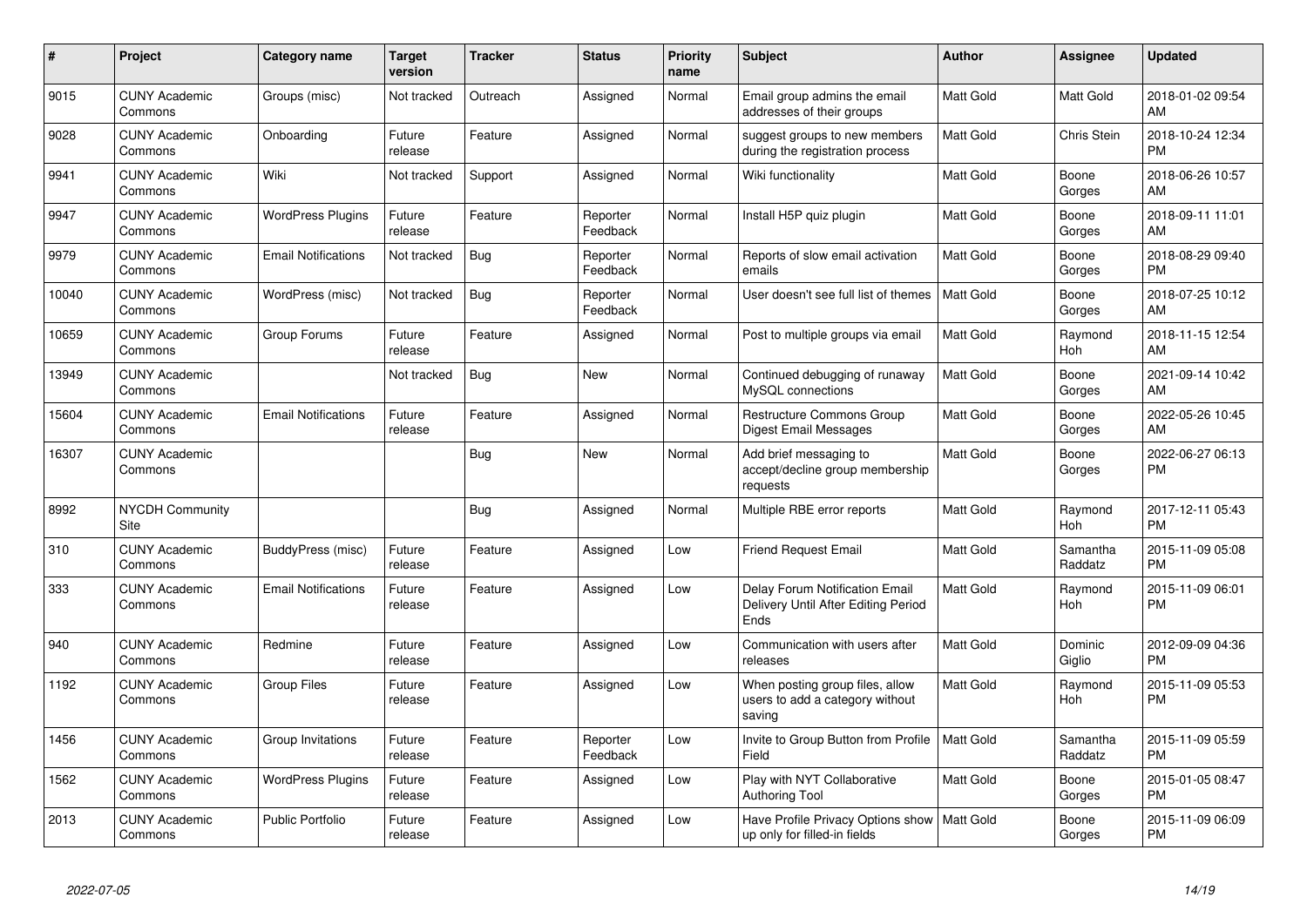| #    | Project                         | Category name            | <b>Target</b><br>version | Tracker   | <b>Status</b> | <b>Priority</b><br>name | <b>Subject</b>                                                                                                                               | Author               | Assignee            | <b>Updated</b>                |
|------|---------------------------------|--------------------------|--------------------------|-----------|---------------|-------------------------|----------------------------------------------------------------------------------------------------------------------------------------------|----------------------|---------------------|-------------------------------|
| 2223 | <b>CUNY Academic</b><br>Commons | <b>WordPress Plugins</b> | Future<br>release        | Feature   | Assigned      | Low                     | Add Participad to the CUNY<br><b>Academic Commons</b>                                                                                        | <b>Matt Gold</b>     | Boone<br>Gorges     | 2014-09-17 10:03<br><b>PM</b> |
| 3080 | <b>CUNY Academic</b><br>Commons | <b>Group Files</b>       | Future<br>release        | Feature   | Assigned      | Low                     | Create a system to keep track of<br>file changes                                                                                             | Matt Gold            | Boone<br>Gorges     | 2014-02-26 10:04<br><b>PM</b> |
| 3354 | <b>CUNY Academic</b><br>Commons | <b>Group Files</b>       | Future<br>release        | Feature   | Assigned      | Low                     | Allow Group Download of Multiple<br><b>Selected Files</b>                                                                                    | <b>Matt Gold</b>     | Chris Stein         | 2014-08-01 08:50<br>AM        |
| 5016 | <b>CUNY Academic</b><br>Commons | Events                   | Future<br>release        | Feature   | Assigned      | Low                     | Allow comments to be posted on<br>events                                                                                                     | Matt Gold            | Raymond<br>Hoh      | 2019-03-01 02:23<br><b>PM</b> |
| 2618 | NYCDH Community<br>Site         |                          |                          | Bug       | Assigned      | Low                     | Mark blogs as spam when created   Matt Gold<br>by users marked as spam                                                                       |                      | Boone<br>Gorges     | 2013-06-09 11:38<br><b>PM</b> |
| 481  | <b>CUNY Academic</b><br>Commons | Groups (misc)            | Future<br>release        | Feature   | Assigned      | Normal                  | ability to archive inactive groups<br>and blogs                                                                                              | Michael Mandiberg    | Samantha<br>Raddatz | 2015-11-09 05:56<br><b>PM</b> |
| 9908 | <b>CUNY Academic</b><br>Commons |                          | Not tracked              | Feature   | New           | Normal                  | Is it possible to send email<br>updates to users (or an email<br>address not on the list) for only a<br>single page AFTER being<br>prompted? | Michael Shields      | scott voth          | 2018-06-11 01:34<br><b>PM</b> |
| 2167 | <b>CUNY Academic</b><br>Commons | WordPress (misc)         | Future<br>release        | Bug       | Assigned      | Normal                  | CAC-Livestream Plugin Issues                                                                                                                 | <b>Michael Smith</b> | Dominic<br>Giglio   | 2015-01-02 03:06<br><b>PM</b> |
| 3458 | <b>CUNY Academic</b><br>Commons | Groups (misc)            | Future<br>release        | Feature   | Assigned      | Normal                  | Filter Members of Group by<br>Campus                                                                                                         | Michael Smith        | Samantha<br>Raddatz | 2014-09-26 08:32<br><b>PM</b> |
| 2753 | <b>CUNY Academic</b><br>Commons | <b>Public Portfolio</b>  | Future<br>release        | Feature   | New           | Normal                  | Create actual actual tagification in<br>academic interests and other<br>fields                                                               | Micki Kaufman        | Boone<br>Gorges     | 2015-01-05 08:52<br><b>PM</b> |
| 2754 | <b>CUNY Academic</b><br>Commons | Design                   | Future<br>release        | Feature   | Assigned      | Normal                  | Determine strategy for CAC logo<br>handling in top header                                                                                    | Micki Kaufman        | Chris Stein         | 2015-01-05 08:53<br><b>PM</b> |
| 3506 | <b>CUNY Academic</b><br>Commons | Publicity                | 1.7                      | Publicity | <b>New</b>    | Normal                  | Prepare 1.7 email messaging                                                                                                                  | Micki Kaufman        | Micki<br>Kaufman    | 2014-10-01 12:36<br><b>PM</b> |
| 3509 | <b>CUNY Academic</b><br>Commons | Publicity                | 1.7                      | Publicity | <b>New</b>    | Normal                  | Create 1.7 digital signage imagery                                                                                                           | Micki Kaufman        | Marilyn<br>Weber    | 2014-10-01 12:40<br><b>PM</b> |
| 3510 | <b>CUNY Academic</b><br>Commons | Publicity                | 1.7                      | Publicity | Assigned      | Normal                  | Post on the News Blog re: 'My<br>Commons'                                                                                                    | Micki Kaufman        | Sarah<br>Morgano    | 2014-10-15 11:18<br>AM        |
| 3511 | <b>CUNY Academic</b><br>Commons | Publicity                | 1.7                      | Publicity | Assigned      | Normal                  | Social media for 1.7                                                                                                                         | Micki Kaufman        | Sarah<br>Morgano    | 2014-10-14 03:32<br><b>PM</b> |
| 3475 | <b>CUNY Academic</b><br>Commons | Events                   | Future<br>release        | Feature   | Assigned      | Normal                  | Request to add plugin to<br>streamline room<br>booking/appointment booking                                                                   | Naomi Barrettara     | Boone<br>Gorges     | 2014-12-01 05:14<br><b>PM</b> |
| 9346 | <b>CUNY Academic</b><br>Commons | WordPress (misc)         | Not tracked              | Bug       | New           | Normal                  | Clone cetls.bmcc.cuny.edu for<br>development                                                                                                 | Owen Roberts         | Raymond<br>Hoh      | 2018-03-06 05:35<br>PM.       |
| 6665 | <b>CUNY Academic</b><br>Commons |                          | Not tracked              | Publicity | New           | Normal                  | Dead Link in 1.10 announcement<br>post                                                                                                       | Paige Dupont         | Stephen Real        | 2016-12-01 03:11<br>PM        |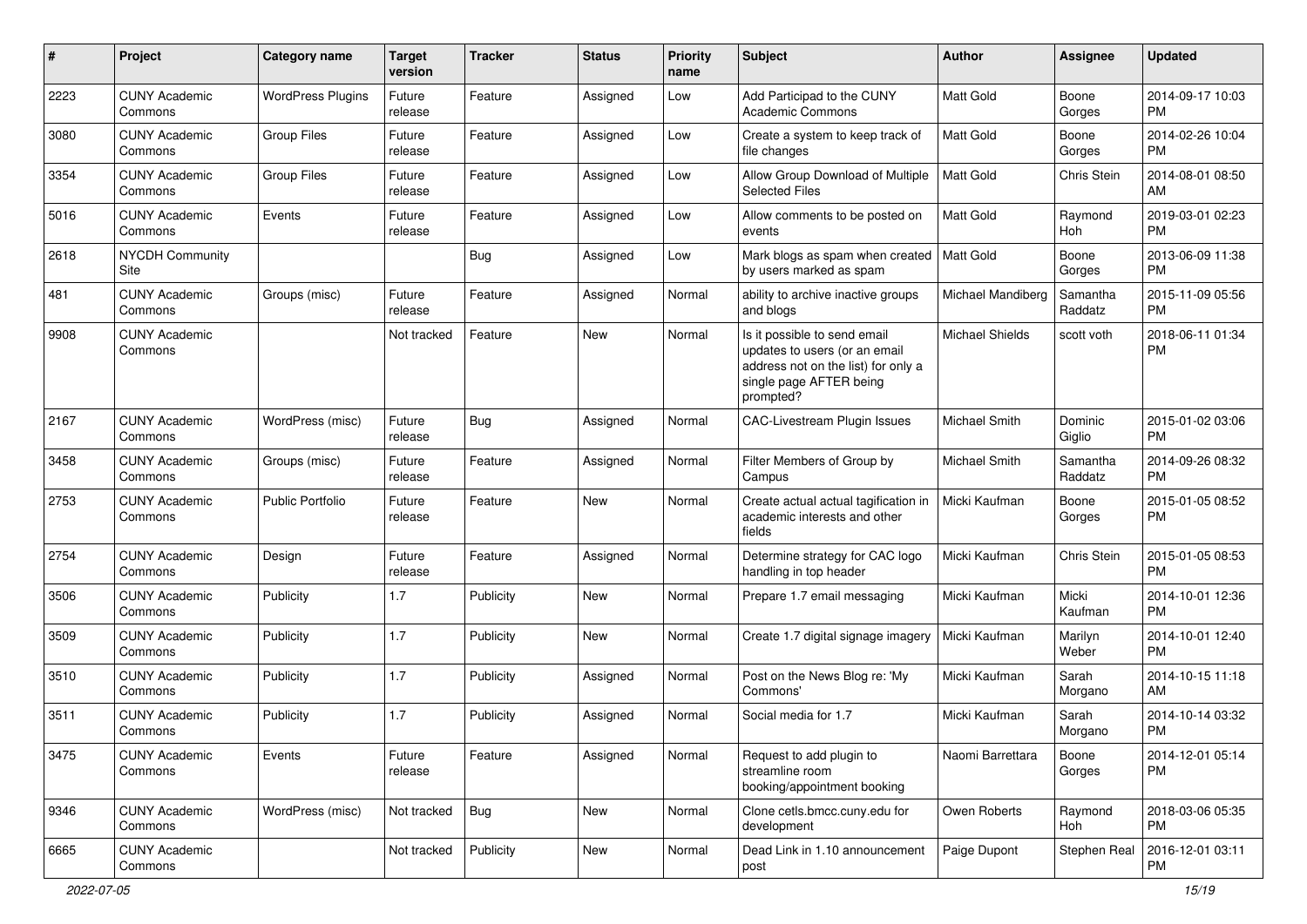| #     | Project                         | <b>Category name</b>     | <b>Target</b><br>version | <b>Tracker</b> | <b>Status</b>        | <b>Priority</b><br>name | <b>Subject</b>                                                                                  | <b>Author</b>           | Assignee              | <b>Updated</b>                |
|-------|---------------------------------|--------------------------|--------------------------|----------------|----------------------|-------------------------|-------------------------------------------------------------------------------------------------|-------------------------|-----------------------|-------------------------------|
| 11449 | <b>CUNY Academic</b><br>Commons | WordPress - Media        | Not tracked              | Support        | Reporter<br>Feedback | Normal                  | Cloning Media Library for JITP<br>from Staging to Production Site                               | Patrick DeDauw          | Boone<br>Gorges       | 2019-05-13 12:00<br><b>PM</b> |
| 14483 | <b>CUNY Academic</b><br>Commons | WordPress - Media        | Not tracked              | Bug            | Reporter<br>Feedback | Normal                  | Wordpress PDF Embed Stopped<br>Working after JITP Media Clone                                   | Patrick DeDauw          | Boone<br>Gorges       | 2021-05-20 01:51<br><b>PM</b> |
| 8675  | <b>CUNY Academic</b><br>Commons | User Onboarding          | Future<br>release        | Bug            | Reporter<br>Feedback | Low                     | Add new User search screen calls<br>for the input of email address but<br>doesn't work with one | Paul Hebert             | Boone<br>Gorges       | 2017-10-11 11:17<br>AM        |
| 16294 | <b>CUNY Academic</b><br>Commons |                          |                          | Bug            | <b>New</b>           | Urgent                  | CAC is down                                                                                     | Raffi<br>Khatchadourian |                       | 2022-06-27 02:00<br><b>PM</b> |
| 5182  | <b>CUNY Academic</b><br>Commons | Social Paper             | Future<br>release        | Design/UX      | New                  | Normal                  | "Publishing" a private paper on<br>social paper?                                                | Raffi<br>Khatchadourian | Boone<br>Gorges       | 2016-10-13 04:12<br><b>PM</b> |
| 5183  | <b>CUNY Academic</b><br>Commons | Social Paper             | Future<br>release        | Design/UX      | New                  | Normal                  | Creating a new paper when<br>viewing an existing paper                                          | Raffi<br>Khatchadourian | Samantha<br>Raddatz   | 2016-02-02 12:09<br><b>PM</b> |
| 9420  | <b>CUNY Academic</b><br>Commons | cuny.is                  | Not tracked              | Feature        | <b>New</b>           | Normal                  | Request for http://cuny.is/streams                                                              | Raffi<br>Khatchadourian | Marilyn<br>Weber      | 2018-04-02 10:08<br>AM        |
| 11077 | <b>CUNY Academic</b><br>Commons | Events                   | Not tracked              | Feature        | Reporter<br>Feedback | Normal                  | Show event category description<br>in event list view                                           | Raffi<br>Khatchadourian |                       | 2019-02-12 10:38<br><b>PM</b> |
| 14792 | <b>CUNY Academic</b><br>Commons |                          |                          | Bug            | New                  | Normal                  | Inconsistent email notifications<br>from gravity forms                                          | Raffi<br>Khatchadourian |                       | 2021-10-04 01:50<br><b>PM</b> |
| 15242 | <b>CUNY Academic</b><br>Commons | Performance              | Not tracked              | Bug            | Reporter<br>Feedback | Normal                  | Slugist site                                                                                    | Raffi<br>Khatchadourian | Boone<br>Gorges       | 2022-02-07 11:14<br>AM        |
| 15516 | <b>CUNY Academic</b><br>Commons | <b>WordPress Plugins</b> |                          | Bug            | Reporter<br>Feedback | Normal                  | Can't publish or save draft of post<br>on wordpress.com                                         | Raffi<br>Khatchadourian | Raymond<br><b>Hoh</b> | 2022-03-02 05:52<br><b>PM</b> |
| 16290 | <b>CUNY Academic</b><br>Commons |                          |                          | Feature        | Reporter<br>Feedback | Normal                  | Add Table Of Contents Block<br>plug-in                                                          | Raffi<br>Khatchadourian |                       | 2022-06-24 10:26<br>AM        |
| 16314 | <b>CUNY Academic</b><br>Commons | <b>WordPress Plugins</b> |                          | Feature        | New                  | Normal                  | Install Multicollab plug-in?                                                                    | Raffi<br>Khatchadourian |                       | 2022-06-29 03:44<br><b>PM</b> |
| 8498  | <b>CUNY Academic</b><br>Commons | <b>WordPress Plugins</b> | Future<br>release        | Feature        | New                  | Low                     | <b>Gravity Forms Email Users</b>                                                                | Raffi<br>Khatchadourian | Matt Gold             | 2017-10-13 12:58<br><b>PM</b> |
| 3691  | <b>CUNY Academic</b><br>Commons | <b>WordPress Plugins</b> | Future<br>release        | Bug            | <b>New</b>           | Normal                  | <b>WPMU Domain Mapping</b><br>Debugging on cdev                                                 | Raymond Hoh             | Matt Gold             | 2014-12-12 09:04<br>AM        |
| 3939  | <b>CUNY Academic</b><br>Commons | <b>WordPress Plugins</b> | Future<br>release        | Bug            | Hold                 | Normal                  | Activity stream support for<br>Co-Authors Plus plugin                                           | Raymond Hoh             | Raymond<br>Hoh        | 2015-11-09 06:13<br><b>PM</b> |
| 11243 | <b>CUNY Academic</b><br>Commons | BuddyPress (misc)        | Future<br>release        | Bug            | <b>New</b>           | Normal                  | Audit bp-custom.php                                                                             | Raymond Hoh             | Raymond<br>Hoh        | 2022-04-26 11:59<br>AM        |
| 14496 | <b>CUNY Academic</b><br>Commons | Domain Mapping           | Future<br>release        | Bug            | New                  | Normal                  | Mapped domain SSO uses<br>third-party cookies                                                   | Raymond Hoh             | Raymond<br>Hoh        | 2021-05-24 04:03<br><b>PM</b> |
| 14908 | <b>CUNY Academic</b><br>Commons | Performance              |                          | <b>Bug</b>     | <b>New</b>           | Normal                  | Stale object cache on cdev                                                                      | Raymond Hoh             | Boone<br>Gorges       | 2021-12-07 09:45<br>AM        |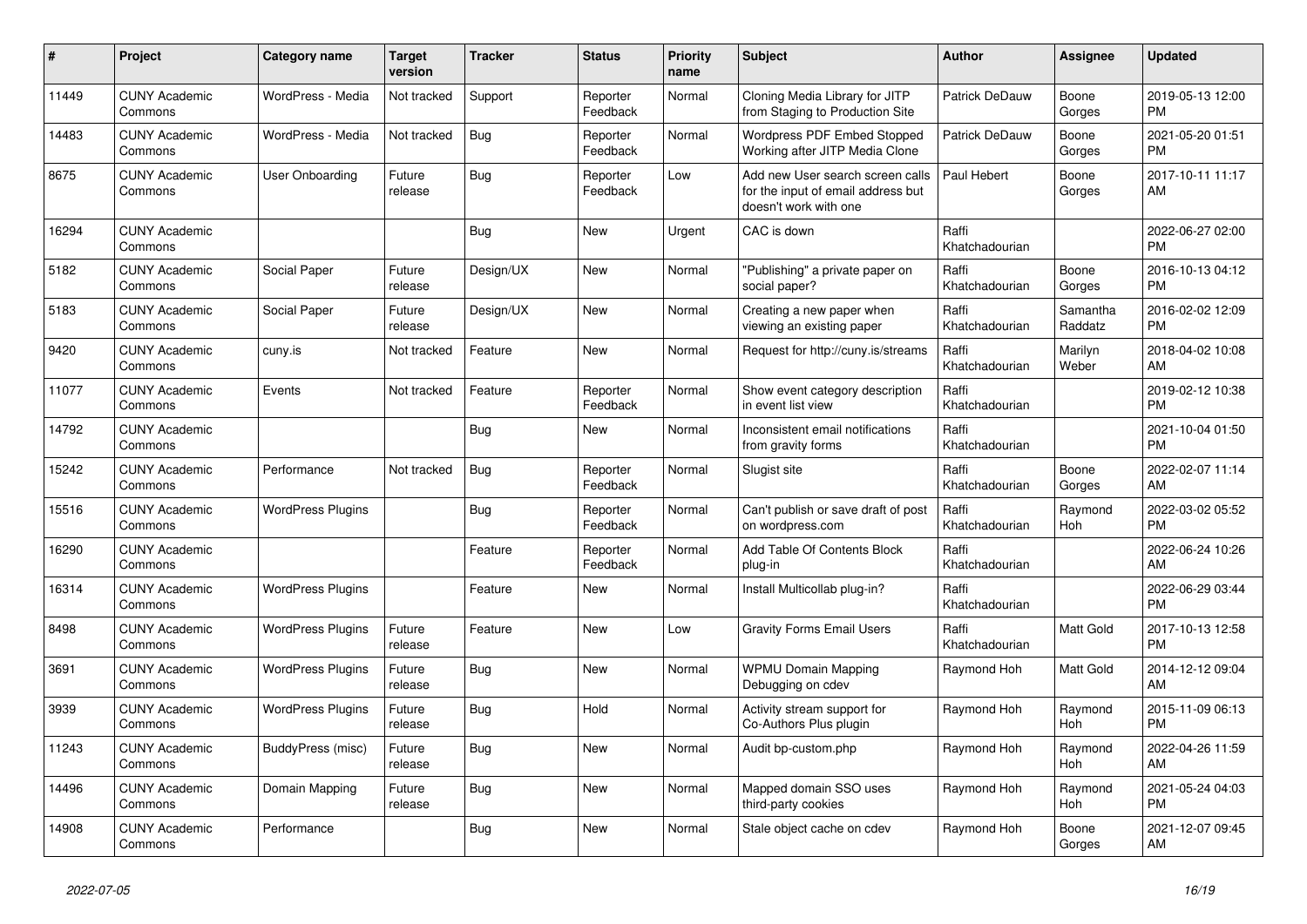| #     | Project                         | <b>Category name</b>     | <b>Target</b><br>version | <b>Tracker</b> | <b>Status</b>        | Priority<br>name | <b>Subject</b>                                                  | <b>Author</b>    | <b>Assignee</b>     | <b>Updated</b>                |
|-------|---------------------------------|--------------------------|--------------------------|----------------|----------------------|------------------|-----------------------------------------------------------------|------------------|---------------------|-------------------------------|
| 16177 | <b>CUNY Academic</b><br>Commons | Reply By Email           |                          | Bug            | <b>New</b>           | Normal           | Switch to Inbound mode for RBE                                  | Raymond Hoh      | Raymond<br>Hoh      | 2022-05-30 04:32<br><b>PM</b> |
| 16255 | <b>CUNY Academic</b><br>Commons | WordPress (misc)         |                          | <b>Bug</b>     | <b>New</b>           | Normal           | Need to define 'MULTISITE'<br>constant in wp-config.php         | Raymond Hoh      |                     | 2022-06-19 09:31<br>AM        |
| 16319 | <b>CUNY Academic</b><br>Commons | <b>WordPress Plugins</b> | 2.0.3                    | Bug            | <b>New</b>           | Normal           | Request for Events Calendar Pro<br>5.14.2 update                | Raymond Hoh      | Raymond<br>Hoh      | 2022-07-01 04:16<br><b>PM</b> |
| 14983 | <b>CUNY Academic</b><br>Commons | WordPress (misc)         | Not tracked              | Support        | Reporter<br>Feedback | Normal           | "Read More" tag not working                                     | Rebecca Krisel   | Raymond<br>Hoh      | 2021-11-23 01:17<br><b>PM</b> |
| 58    | <b>CUNY Academic</b><br>Commons | BuddyPress (misc)        | Future<br>release        | Feature        | Assigned             | Low              | Make member search sortable by<br>last name                     | Roberta Brody    | Boone<br>Gorges     | 2010-08-26 02:38<br><b>PM</b> |
| 4221  | <b>CUNY Academic</b><br>Commons | Group Forums             | Future<br>release        | Design/UX      | Assigned             | Normal           | Add 'Number of Posts' display<br>option to Forum page           | Samantha Raddatz | Samantha<br>Raddatz | 2015-06-26 02:21<br><b>PM</b> |
| 4222  | <b>CUNY Academic</b><br>Commons | User Experience          | Future<br>release        | Design/UX      | New                  | Normal           | Add information to 'Delete<br>Account' page                     | Samantha Raddatz | scott voth          | 2015-06-26 11:35<br>AM        |
| 4225  | <b>CUNY Academic</b><br>Commons | DiRT Integration         | Future<br>release        | Design/UX      | <b>New</b>           | Normal           | Add information to DIRT page (in<br>Create a Group)             | Samantha Raddatz | <b>Matt Gold</b>    | 2015-06-26 03:14<br><b>PM</b> |
| 4226  | <b>CUNY Academic</b><br>Commons | <b>BuddyPress Docs</b>   | Future<br>release        | Design/UX      | <b>New</b>           | Normal           | Add option to connect a Doc with<br>a Group                     | Samantha Raddatz | Samantha<br>Raddatz | 2015-09-09 04:08<br><b>PM</b> |
| 4253  | <b>CUNY Academic</b><br>Commons | <b>Public Portfolio</b>  | Future<br>release        | Design/UX      | New                  | Normal           | Encourage users to add portfolio<br>content                     | Samantha Raddatz | Samantha<br>Raddatz | 2015-07-07 11:32<br>AM        |
| 4592  | <b>CUNY Academic</b><br>Commons | Events                   | Future<br>release        | Design/UX      | <b>New</b>           | Normal           | Event Creation - Venue Dropdown<br>Slow                         | Samantha Raddatz | Boone<br>Gorges     | 2015-09-14 04:56<br><b>PM</b> |
| 4622  | <b>CUNY Academic</b><br>Commons | <b>Public Portfolio</b>  | Future<br>release        | Design/UX      | New                  | Normal           | <b>Profile Visibility Settings</b>                              | Samantha Raddatz | Samantha<br>Raddatz | 2015-09-21 12:18<br><b>PM</b> |
| 5298  | <b>CUNY Academic</b><br>Commons |                          | Not tracked              | Publicity      | <b>New</b>           | Normal           | Survey Pop-Up Text                                              | Samantha Raddatz | Samantha<br>Raddatz | 2016-03-22 12:27<br><b>PM</b> |
| 585   | <b>CUNY Academic</b><br>Commons | Group Forums             | Future<br>release        | Feature        | Assigned             | Normal           | Merge Forum Topics                                              | Sarah Morgano    | Boone<br>Gorges     | 2011-07-06 04:11<br><b>PM</b> |
| 1888  | <b>CUNY Academic</b><br>Commons | Home Page                | Future<br>release        | Feature        | Assigned             | Normal           | Refactor BP MPO Activity Filter to<br>support proper pagination | Sarah Morgano    | Boone<br>Gorges     | 2014-05-01 07:11<br><b>PM</b> |
| 5826  | <b>CUNY Academic</b><br>Commons | <b>WordPress Plugins</b> | Future<br>release        | Support        | Reporter<br>Feedback | Normal           | <b>Remove Subscription Options</b><br>plugin from directory     | Sarah Morgano    | Sarah<br>Morgano    | 2016-10-21 04:14<br><b>PM</b> |
| 3492  | <b>CUNY Academic</b><br>Commons | <b>WordPress Themes</b>  | Future<br>release        | Support        | Assigned             | Normal           | Add CBOX theme to the<br>Commons                                | scott voth       | Raymond<br>Hoh      | 2014-10-08 05:55<br><b>PM</b> |
| 4438  | <b>CUNY Academic</b><br>Commons | Events                   | Future<br>release        | Bug            | Assigned             | Normal           | Events Calendar - Export<br><b>Recurring Events</b>             | scott voth       | Daniel Jones        | 2016-05-23 04:25<br><b>PM</b> |
| 5827  | <b>CUNY Academic</b><br>Commons | <b>Public Portfolio</b>  | Future<br>release        | <b>Bug</b>     | Assigned             | Normal           | Academic Interests square bracket<br>links not working          | scott voth       | <b>Chris Stein</b>  | 2016-08-11 11:59<br><b>PM</b> |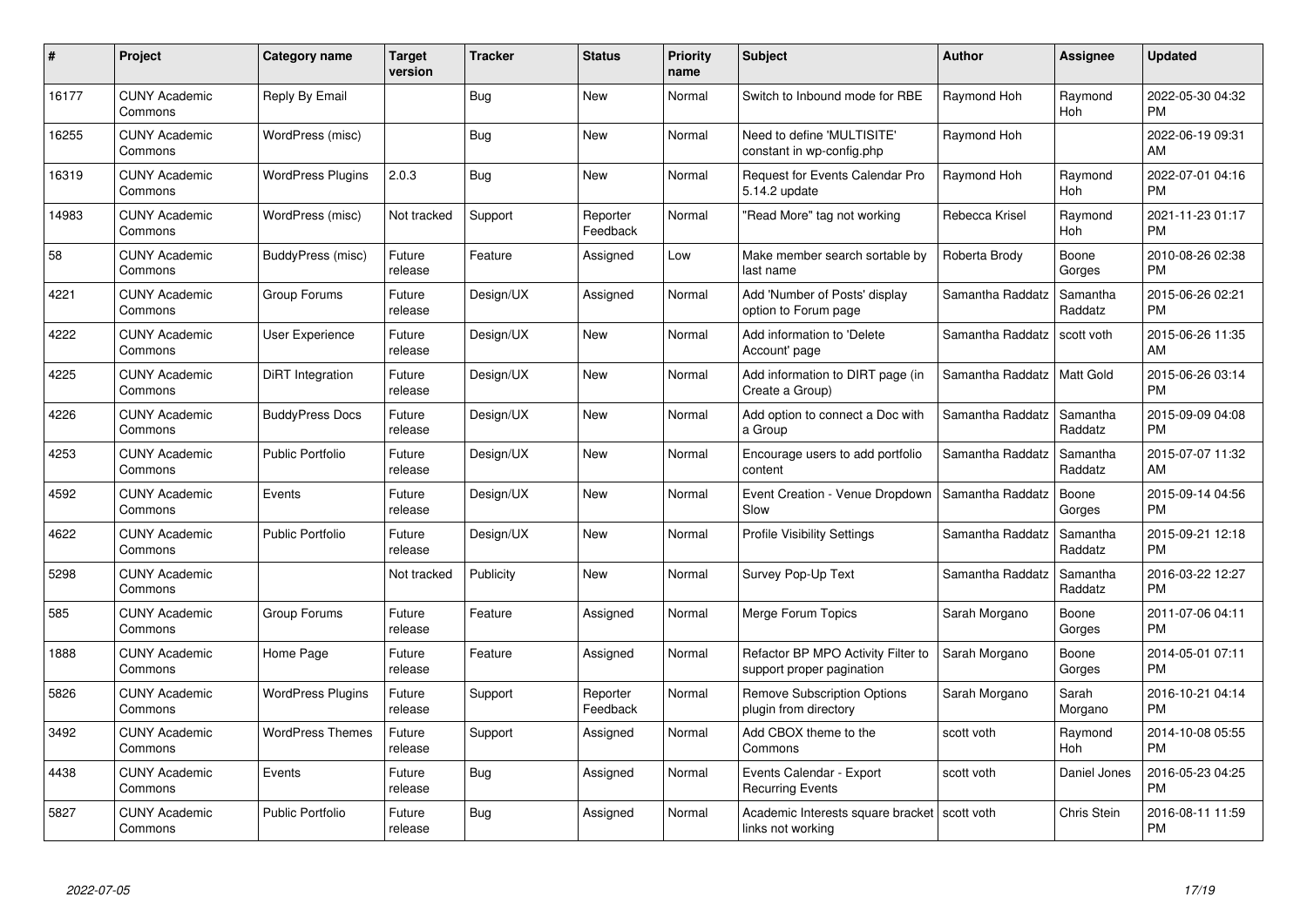| #     | Project                         | <b>Category name</b>     | <b>Target</b><br>version | <b>Tracker</b> | <b>Status</b>        | <b>Priority</b><br>name | Subject                                                                              | Author     | <b>Assignee</b>    | <b>Updated</b>                |
|-------|---------------------------------|--------------------------|--------------------------|----------------|----------------------|-------------------------|--------------------------------------------------------------------------------------|------------|--------------------|-------------------------------|
| 9515  | <b>CUNY Academic</b><br>Commons | <b>WordPress Plugins</b> | Not tracked              | Bug            | Reporter<br>Feedback | Normal                  | Text to Speech plugin - "More<br>Slowly" checkbox not working                        | scott voth | Boone<br>Gorges    | 2018-06-13 02:26<br><b>PM</b> |
| 10226 | <b>CUNY Academic</b><br>Commons | Courses                  | Future<br>release        | Feature        | New                  | Normal                  | Add "My Courses" to drop down<br>list                                                | scott voth | Boone<br>Gorges    | 2021-11-19 12:42<br><b>PM</b> |
| 10354 | <b>CUNY Academic</b><br>Commons | <b>Public Portfolio</b>  | Future<br>release        | Feature        | New                  | Normal                  | Opt out of Having a Profile Page                                                     | scott voth | Chris Stein        | 2020-05-12 10:43<br>AM        |
| 10839 | <b>CUNY Academic</b><br>Commons | About page               | Not tracked              | Support        | <b>New</b>           | Normal                  | <b>Mission Statement Needs</b><br>Revision                                           | scott voth | Matt Gold          | 2018-12-26 10:58<br>AM        |
| 10982 | <b>CUNY Academic</b><br>Commons | Domain Mapping           | Not tracked              | Support        | Reporter<br>Feedback | Normal                  | <b>CNAME</b> question                                                                | scott voth |                    | 2019-01-22 04:29<br><b>PM</b> |
| 11386 | <b>CUNY Academic</b><br>Commons | WordPress - Media        | Not tracked              | Support        | Reporter<br>Feedback | Normal                  | disappearing images                                                                  | scott voth | Boone<br>Gorges    | 2019-05-14 10:32<br>AM        |
| 11393 | <b>CUNY Academic</b><br>Commons |                          | Not tracked              | Publicity      | New                  | Normal                  | After 1.15 release, ceate a hero<br>slide and post about adding a site<br>to a group | scott voth | Patrick<br>Sweeney | 2019-05-14 10:32<br>AM        |
| 11493 | <b>CUNY Academic</b><br>Commons | Domain Mapping           | Not tracked              | Support        | Reporter<br>Feedback | Normal                  | Domain Mapping Request - Talia<br>Schaffer                                           | scott voth | Matt Gold          | 2019-08-06 08:39<br>AM        |
| 11496 | <b>CUNY Academic</b><br>Commons | Public Portfolio         | 1.15.2                   | Support        | New                  | Normal                  | Replace Twitter Icon on Member<br>Portfolio page                                     | scott voth | Boone<br>Gorges    | 2019-06-06 01:03<br><b>PM</b> |
| 11531 | <b>CUNY Academic</b><br>Commons | Events                   | Future<br>release        | Feature        | New                  | Normal                  | Main Events calendar should<br>include non-public events that<br>user has access to  | scott voth | Boone<br>Gorges    | 2019-06-11 10:00<br>AM        |
| 11788 | <b>CUNY Academic</b><br>Commons | <b>WordPress Plugins</b> | Future<br>release        | Support        | Reporter<br>Feedback | Normal                  | Plugin Request - Browse Aloud                                                        | scott voth |                    | 2019-09-24 08:42<br>AM        |
| 11860 | <b>CUNY Academic</b><br>Commons | Registration             | Future<br>release        | Feature        | New                  | Normal                  | Ensure Students Are Aware They<br>Can Use Aliases At Registration                    | scott voth |                    | 2019-09-24 08:46<br>AM        |
| 12247 | <b>CUNY Academic</b><br>Commons | Publicity                | Not tracked              | Support        | <b>New</b>           | Normal                  | Screenshot of First Commons<br>Homepage                                              | scott voth | scott voth         | 2020-01-14 12:08<br><b>PM</b> |
| 12392 | <b>CUNY Academic</b><br>Commons | Help/Codex               | Not tracked              | Documentation  | <b>New</b>           | Normal                  | <b>Updates to Common Commons</b><br>Questions on Help Page                           | scott voth | Margaret<br>Galvan | 2020-02-11 10:53<br>AM        |
| 12573 | <b>CUNY Academic</b><br>Commons | <b>WordPress Plugins</b> | Future<br>release        | Bug            | New                  | Normal                  | <b>CommentPress Core Issues</b>                                                      | scott voth |                    | 2020-03-24 04:32<br><b>PM</b> |
| 13946 | CUNY Academic<br>Commons        | <b>WordPress Plugins</b> | 2.1.0                    | Support        | Assigned             | Normal                  | Custom Embed handler For<br>OneDrive files                                           | scott voth | Raymond<br>Hoh     | 2022-05-26 10:46<br>AM        |
| 14113 | <b>CUNY Academic</b><br>Commons | WordPress (misc)         | Future<br>release        | Bug            | Hold                 | Normal                  | Block Editor Not Working on this<br>page - Json error                                | scott voth | Boone<br>Gorges    | 2021-03-05 11:01<br>AM        |
| 14394 | <b>CUNY Academic</b><br>Commons |                          | Not tracked              | Feature        | New                  | Normal                  | Commons News Site - redesign                                                         | scott voth | scott voth         | 2021-09-14 10:46<br>AM        |
| 14994 | <b>CUNY Academic</b><br>Commons | cdev.gc.cuny.edu         | Not tracked              | Support        | In Progress          | Normal                  | Clear Cache on CDEV                                                                  | scott voth | Raymond<br>Hoh     | 2021-12-07 03:51<br><b>PM</b> |